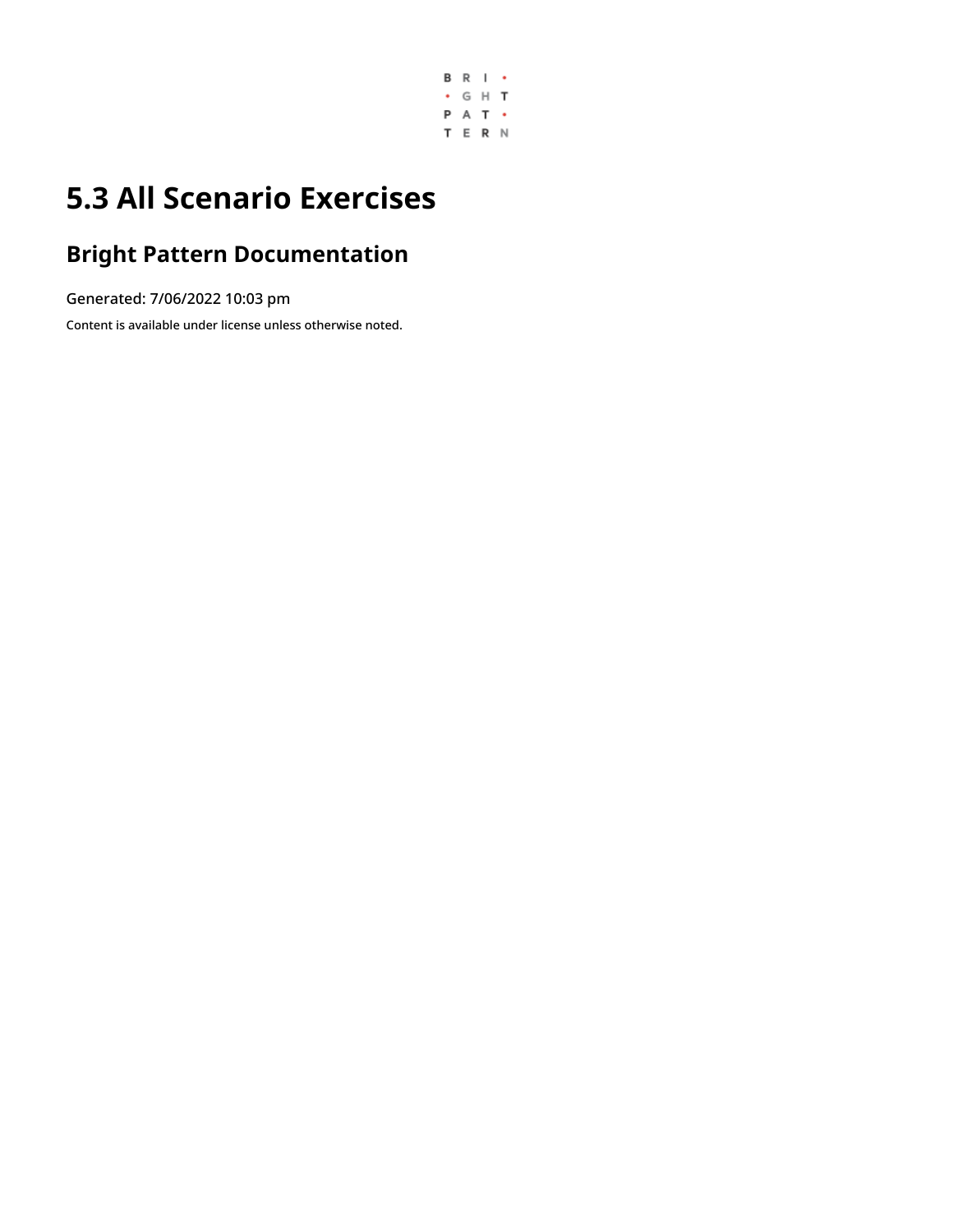## **Table of Contents**

<span id="page-1-0"></span>

| <b>Table of Contents</b>                                                                                                                    | $\overline{2}$      |
|---------------------------------------------------------------------------------------------------------------------------------------------|---------------------|
| How to Configure a Chat Scenario That Uses a Microsoft Azure Web App Bot                                                                    | 3                   |
| Procedure                                                                                                                                   | 3                   |
| Step 1: Import and edit example scenario                                                                                                    | 3                   |
| Step 2: Add secret key in Set Variable                                                                                                      | 3                   |
| Step 3: Authenticate to Direct Line API 3.0                                                                                                 | $\overline{\bf{4}}$ |
| Step 4: Add token to Set Variable                                                                                                           | 5                   |
| Step 5: Start a conversation                                                                                                                | $6\phantom{1}6$     |
| Step 6: Send a message to the customer                                                                                                      | 7                   |
| Step 7: Prompt for a customer response or wait                                                                                              | $\overline{8}$      |
| Step 8: POST activities                                                                                                                     | $\overline{9}$      |
| Step 9: Retrieve activities                                                                                                                 | 11                  |
| Step 10: Set conditions for routing bot answers                                                                                             | 13                  |
| Step 11: Pass along the bot's answer to the customer                                                                                        | 13                  |
| Step 12: Get the next bot answer                                                                                                            | 14                  |
| Step 13: Use Goto to request input again                                                                                                    | 15                  |
| Step 14: Keep checking for bot answers                                                                                                      | 15                  |
| Step 15: End the conversation                                                                                                               | 16                  |
| Step 16: Save                                                                                                                               | 17                  |
| Step 17: Configure your chat scenario entry to use the scenario                                                                             | 17                  |
| Sending Automatic Email Replies to Customers Who Use the "Leave a Message" Chat Form                                                        | 18                  |
| Prerequisites                                                                                                                               | 19                  |
| Scenario Example                                                                                                                            | 19                  |
| <b>Example Flow</b>                                                                                                                         | 19                  |
| Scenario Overview                                                                                                                           | 20                  |
| Action 1: Configure the "Leave a Message" Chat Form in the Chat Widget Configuration Application                                            | 20                  |
| Action 2: Configure an If Block to Perform an After-Hours Check<br>Action 3: Add the EMail Block to the If Block's After-Hours Check Branch | 21<br>22            |
| Action 4: Configure Find Agent / Connect Chat                                                                                               | 23                  |
| Skill-Based Call Routing with an Auto Attendant Choice                                                                                      | 24                  |
| Scenario Example                                                                                                                            | 24                  |
| Scenario Flow                                                                                                                               | 24                  |
| Scenario Overview                                                                                                                           | 24                  |
| Action 1: Create a Menu with Skill-Based Choices and an Auto Attendant Choice                                                               | 25                  |
| Action 1a: For Skill-Based Menu Choices, Use the Request Skill or Service Block                                                             | 26                  |
| Action 2: Begin Configuring Auto Attendant with Collect Digits                                                                              | 27                  |
| Action 2a: Use Set Variable to Alter Information from Collect Digits                                                                        | 27                  |
| Action 2b: Have Connect Call Receive the Altered Information from Set Variable                                                              | 28                  |
| Action 3: Configure Skill-Based Routing in Find Agent                                                                                       | 29                  |
| Action 4: Connect the Call                                                                                                                  | 30                  |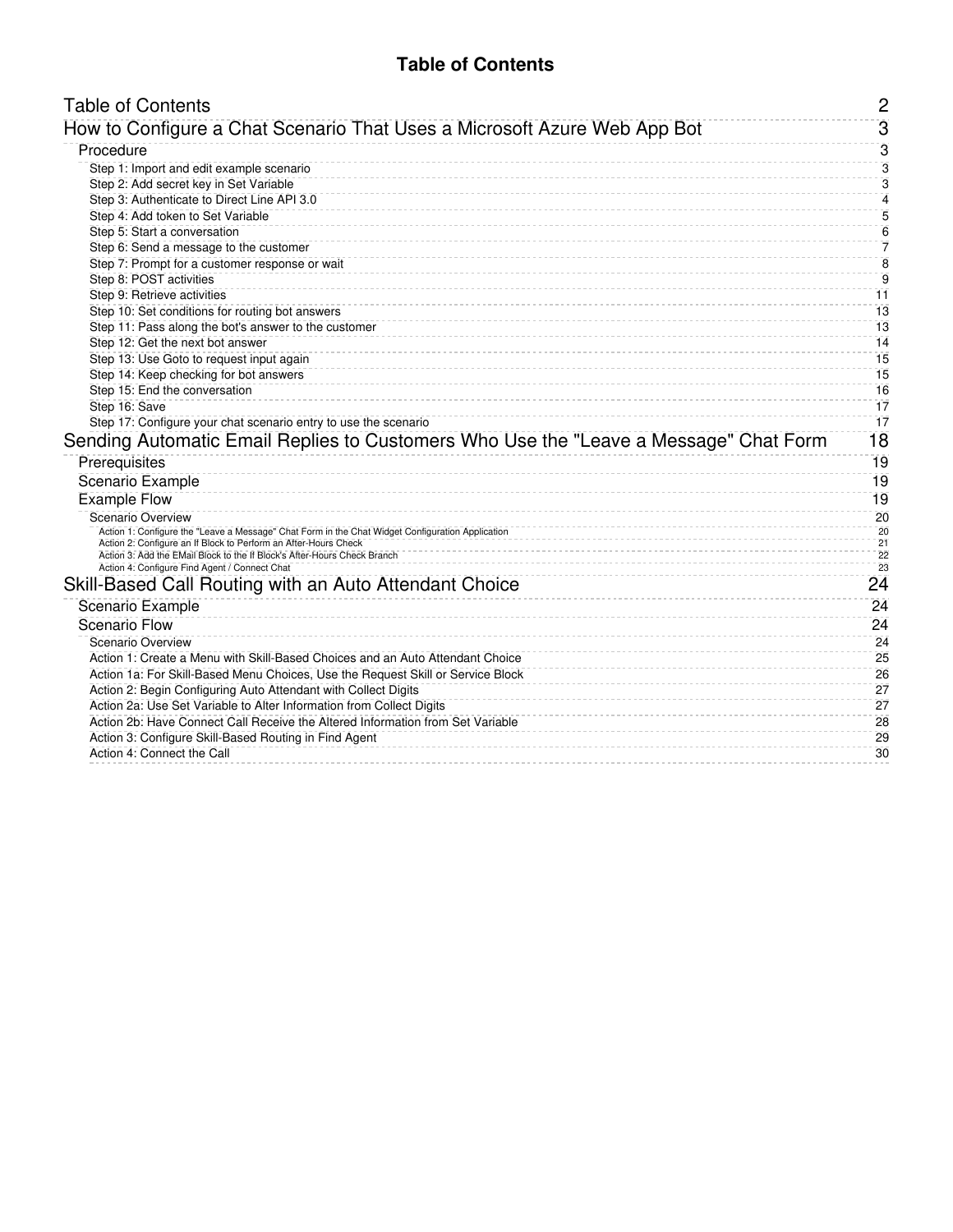- 1. REDIRECT 5.3:Scenario-builder-reference[guide/Exercises/HowtoCreateChatScenarioThatPopsCaseorContactInformation](https://help.brightpattern.com/5.3:Scenario-builder-reference-guide/Exercises/HowtoCreateChatScenarioThatPopsCaseorContactInformation)
- 1. REDIRECT [5.3:Scenario-builder-reference-guide/Exercises/HowtoCreateChatScenarioThatUsesBots](https://help.brightpattern.com/5.3:Scenario-builder-reference-guide/Exercises/HowtoCreateChatScenarioThatUsesBots)

# <span id="page-2-0"></span>**How to Configure a Chat Scenario That Uses a Microsoft Azure Web App Bot**

In our tutorial, How to [Configure](https://help.brightpattern.com/5.3:Scenario-builder-reference-guide/Exercises/AllScenarioExercises/?action=html-localimages-export#topic_tutorials-for-admins.2Fai.2Fhowtoconfiguremicrosoftazurewebappbot) a Microsoft Azure Web App Bot for Chats, you learned how to set up a basic Web App Bot from a template.

In this scenario exercise, you will learn how to edit a Bright Pattern Contact Center scenario to use your Web App Bot in a chat conversation.

## <span id="page-2-1"></span>**Procedure**

Because we are using Bright Pattern scenario blocks for authentication to the Direct Line Bot Framework and for having a chat conversation, no integration account setup is needed. Simply download our example scenario, and follow the instructions to edit it.

#### <span id="page-2-2"></span>**Step 1: Import and edit example scenario**

- 1. In the Bright Pattern Contact Center Administrator application, open the scenario that will be using your bot.
- 2. Import our example scenario File:App Azure Web App Bot [Example.zip](https://help.brightpattern.com/File:App_Azure_Web_App_Bot_Example.zip) to get started quickly. This basic scenario includes comments to describe how the scenario blocks are being used.

#### <span id="page-2-3"></span>**Step 2: Add secret key in Set Variable**

In the first **Set [Variable](https://help.brightpattern.com/5.3:Scenario-builder-reference-guide/Exercises/AllScenarioExercises/?action=html-localimages-export#topic_scenario-builder-reference-guide.2Fscenarioblocks.2Fsetvariable)** block, set the following properties:

- 1. **Variable name** Name the block (e.g., "Secret")
- 2. **Value** The secret key generated by the Azure Bot Framework when you created the Direct Line channel. Your Bright Pattern scenario will use this secret key to authenticate the Direct Line API requests that it issues to communicate with your bot.

#### Set Variable

Scenario has variables. The block sets a variable to a value. You may use \$(VarName) in the value field to substitute other variable values.

Variable

Value:

| name: | Secret key                                                  |
|-------|-------------------------------------------------------------|
|       | b2F0p582Ytc.sXoltIHBJib0hlNNxoQ8hYqt-<br>WQT RDO GVEQYfv-h4 |

Variable scenario block with the secret key in the Value field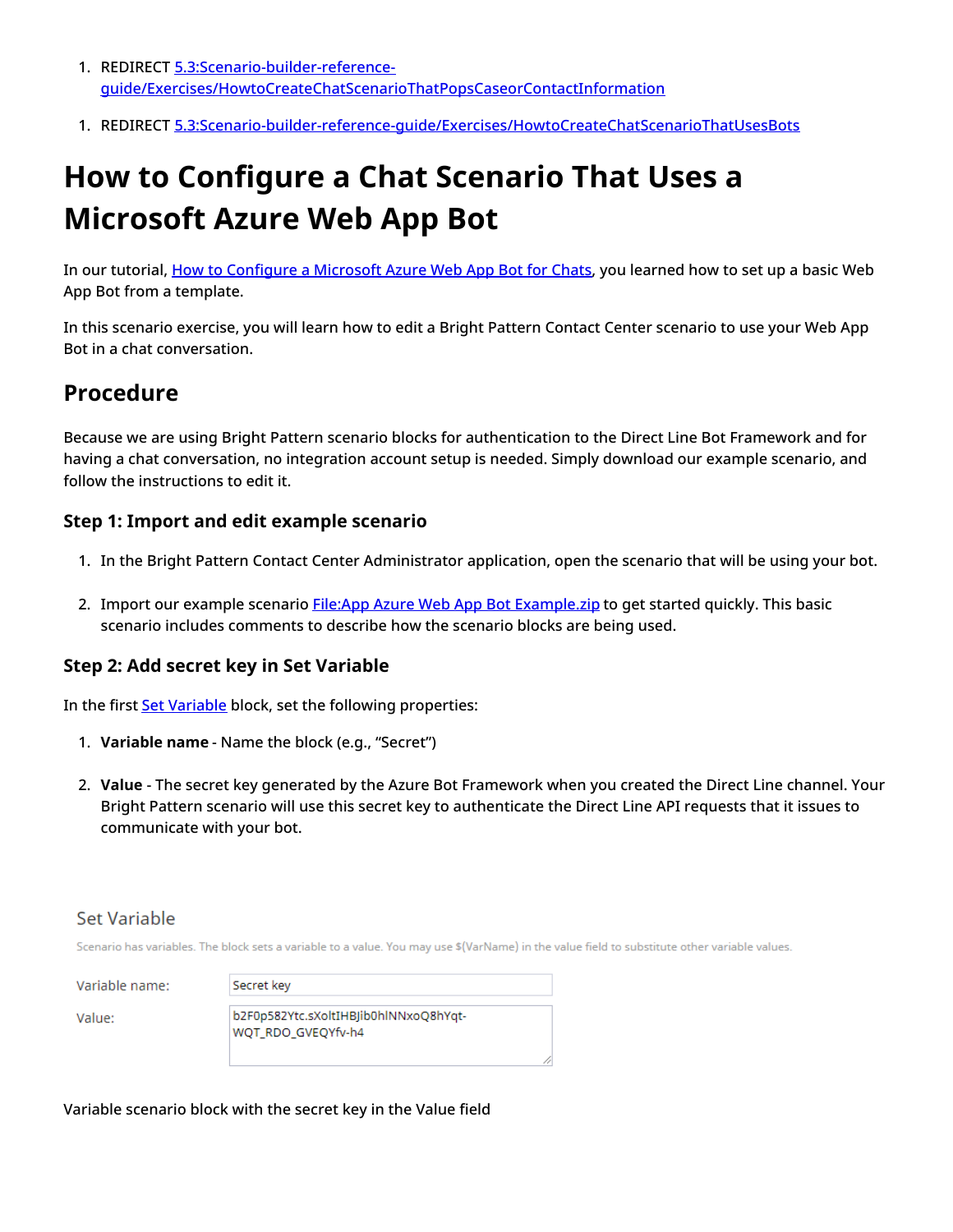## <span id="page-3-0"></span>**Step 3: Authenticate to Direct Line API 3.0**

In the first [Fetch](https://help.brightpattern.com/5.3:Scenario-builder-reference-guide/Exercises/AllScenarioExercises/?action=html-localimages-export#topic_scenario-builder-reference-guide.2Fscenarioblocks.2Ffetchurl) URL block we will obtain a session token to authenticate requests to Direct Line API 3.0 by using the secret that you copied from the Direct Line channel configuration page.

- **Title text** Name the block (e.g., "Get token")
- **Request type** POST
- **URL to fetch** <https://directline.botframework.com/v3/directline/tokens/generate>
- **Extra Headers** Authorization: Bearer \$(secret)
- **URL parameters** None
- **Content Type** application/JSON
- **Body** Empty
- **Username** Leave blank
- **Password** Leave blank
- **Initial path in the result JSON** Leave blank
- **Scenario variable prefix for JSON data** jstoken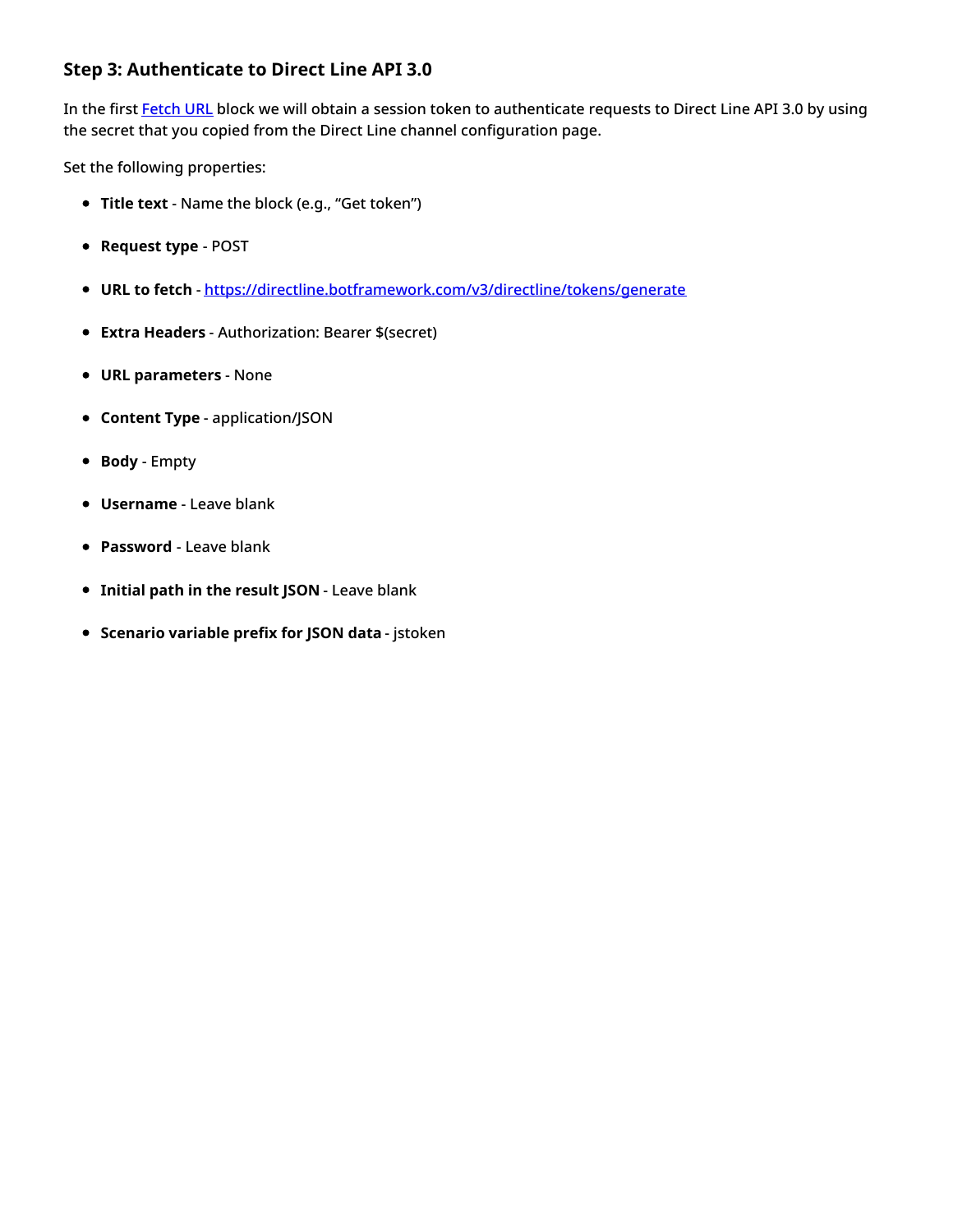## **Fetch URL**

Fetches web content from specified URL, using specified method. Total result body size is subject to administrative limit

| Title text:                         | Get token                           |                                    |
|-------------------------------------|-------------------------------------|------------------------------------|
| Request type:                       | select or write-in<br>v<br>POST     |                                    |
| URL to fetch:                       | https://directline.botframework.cor |                                    |
| <b>Extra Headers:</b>               | Authorization: Bearer \$(secret)    |                                    |
|                                     | add                                 |                                    |
| URL parameters:                     | add                                 |                                    |
| Content Type:                       | application/json                    | v                                  |
| Body:                               |                                     |                                    |
|                                     |                                     |                                    |
|                                     |                                     |                                    |
|                                     |                                     |                                    |
|                                     |                                     |                                    |
|                                     |                                     |                                    |
|                                     |                                     |                                    |
| Username:                           |                                     |                                    |
| Password:                           |                                     |                                    |
| Initial path in the<br>result JSON: |                                     | e.g. myobject.node.list[4]         |
| Scenario variable                   | jstoken                             | e.g. jsdata, used as jsdata.object |
| prefix for JSON<br>data:            |                                     |                                    |

Fetch URL scenario block being used for authentication

### <span id="page-4-0"></span>**Step 4: Add token to Set Variable**

In the second **Set [Variable](https://help.brightpattern.com/5.3:Scenario-builder-reference-guide/Exercises/AllScenarioExercises/?action=html-localimages-export#topic_scenario-builder-reference-guide.2Fscenarioblocks.2Fsetvariable)** block, set the following properties:

- **Variable name** Name the block (e.g., "token")
- **Value** \$(jstoken.token)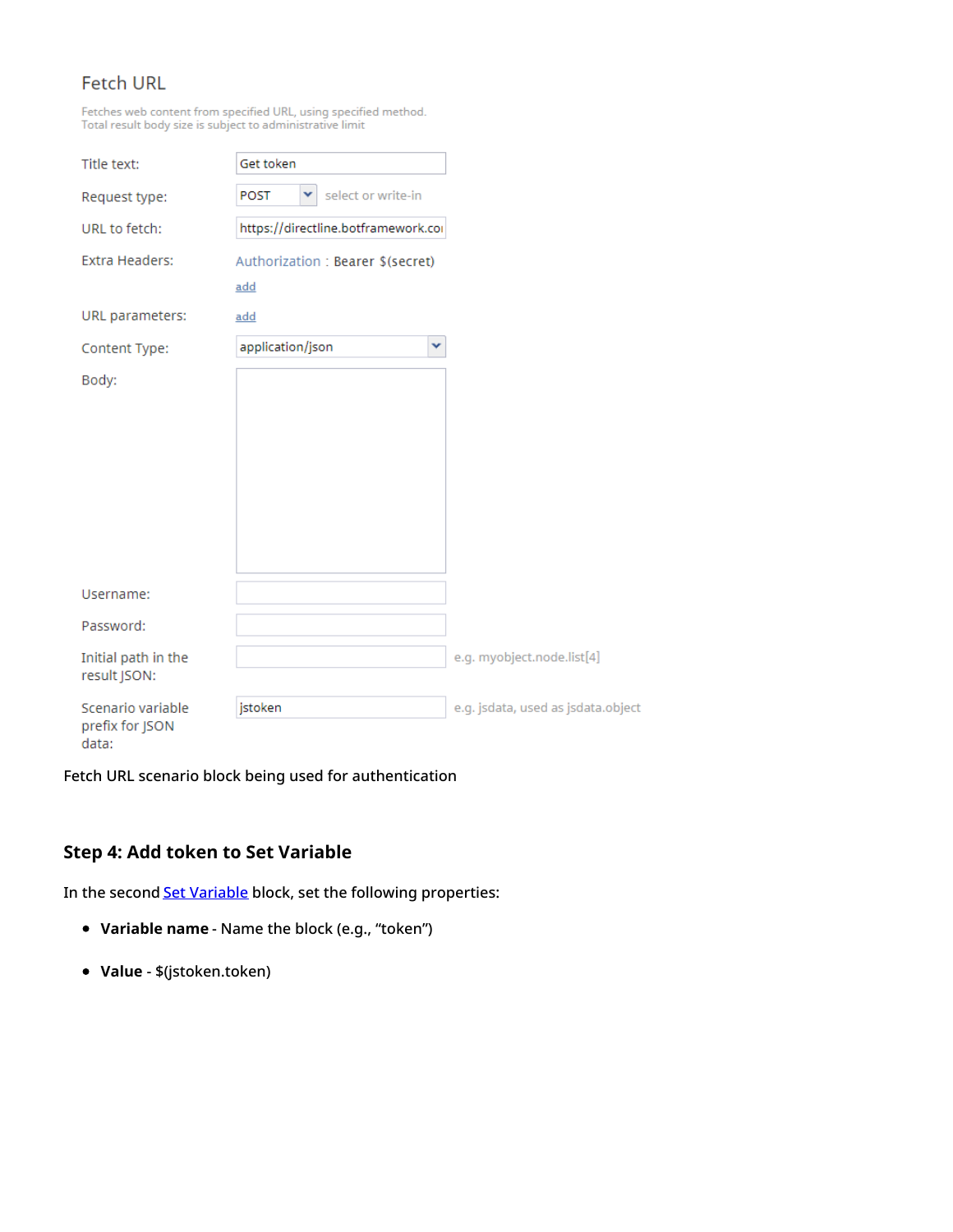## Set Variable

Scenario has variables. The block sets a variable to a value. You may use \$(VarName) in the value field to substitute other variable values.

Variable name:

Value:

| token             |  |  |
|-------------------|--|--|
| \$(jstoken.token) |  |  |
|                   |  |  |
|                   |  |  |

Variable scenario block setting the token variable the Value field

#### <span id="page-5-0"></span>**Step 5: Start a conversation**

In the second Send [Message+](https://help.brightpattern.com/5.3:Scenario-builder-reference-guide/Exercises/AllScenarioExercises/?action=html-localimages-export#topic_scenario-builder-reference-guide.2Fscenarioblocks.2Fsendmessage) block, we will open a new Direct Line conversation by issuing a POST to the */v3/directline/conversations* endpoint. While the conversation is open, both the bot and client may send messages.

If the request is successful, the response will contain an ID for the conversation (i.e., "conversationId" which is needed in later steps), a token, a value that indicates the number of seconds until the token expires, and a stream URL that the client may use to receive activities via WebSocket stream.

- **Title text** Name the block (e.g., "Start conversation")
- **Request type** POST
- **URL to fetch** <https://directline.botframework.com/v3/directline/conversations/>
- **Extra Headers** Authorization: Bearer \$(token)
- **URL parameters** None
- **Content Type** application/JSON
- **Body** Empty
- **Username** Leave blank
- **Password** Leave blank
- **Initial path in the result JSON** Leave blank
- **Scenario variable prefix for JSON data** conversation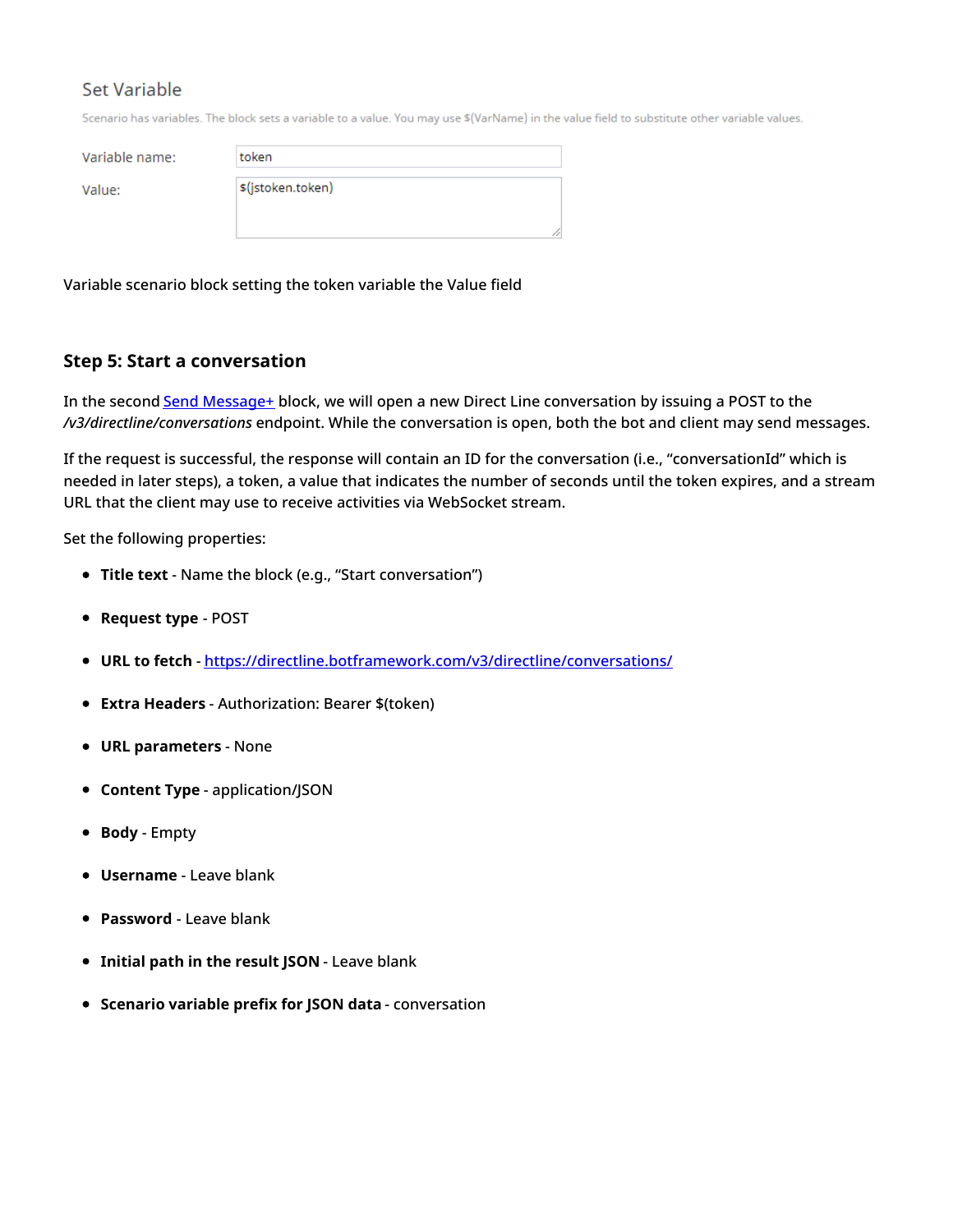## **Fetch URL**

Fetches web content from specified URL, using specified method.<br>Total result body size is subject to administrative limit

| Title text:              | Start conversation                     |   |
|--------------------------|----------------------------------------|---|
| Request type:            | select or write-in<br><b>POST</b><br>v |   |
| URL to fetch:            | https://directline.botframework.coi    |   |
| Extra Headers:           | Authorization: Bearer \$(token)        |   |
|                          | add                                    |   |
| URL parameters:          | add                                    |   |
| Content Type:            | application/json                       | v |
| Body:                    |                                        |   |
|                          |                                        |   |
|                          |                                        |   |
|                          |                                        |   |
|                          |                                        |   |
|                          |                                        |   |
|                          |                                        |   |
| Username:                |                                        |   |
| Password:                |                                        |   |
| Initial path in the      |                                        |   |
| result JSON:             |                                        |   |
| Scenario variable        | conversation                           |   |
| prefix for JSON<br>data: |                                        |   |

Fetch URL block being used to open a new Direct Line conversation

## <span id="page-6-0"></span>**Step 6: Send a message to the customer**

In the **Send [Message+](https://help.brightpattern.com/5.3:Scenario-builder-reference-guide/Exercises/AllScenarioExercises/?action=html-localimages-export#topic_scenario-builder-reference-guide.2Fscenarioblocks.2Fsendmessage)** block, specify the message you want to send in the conversation.

- **Media type** Chat
- **Message** Any text message (e.g., "Hello and welcome!")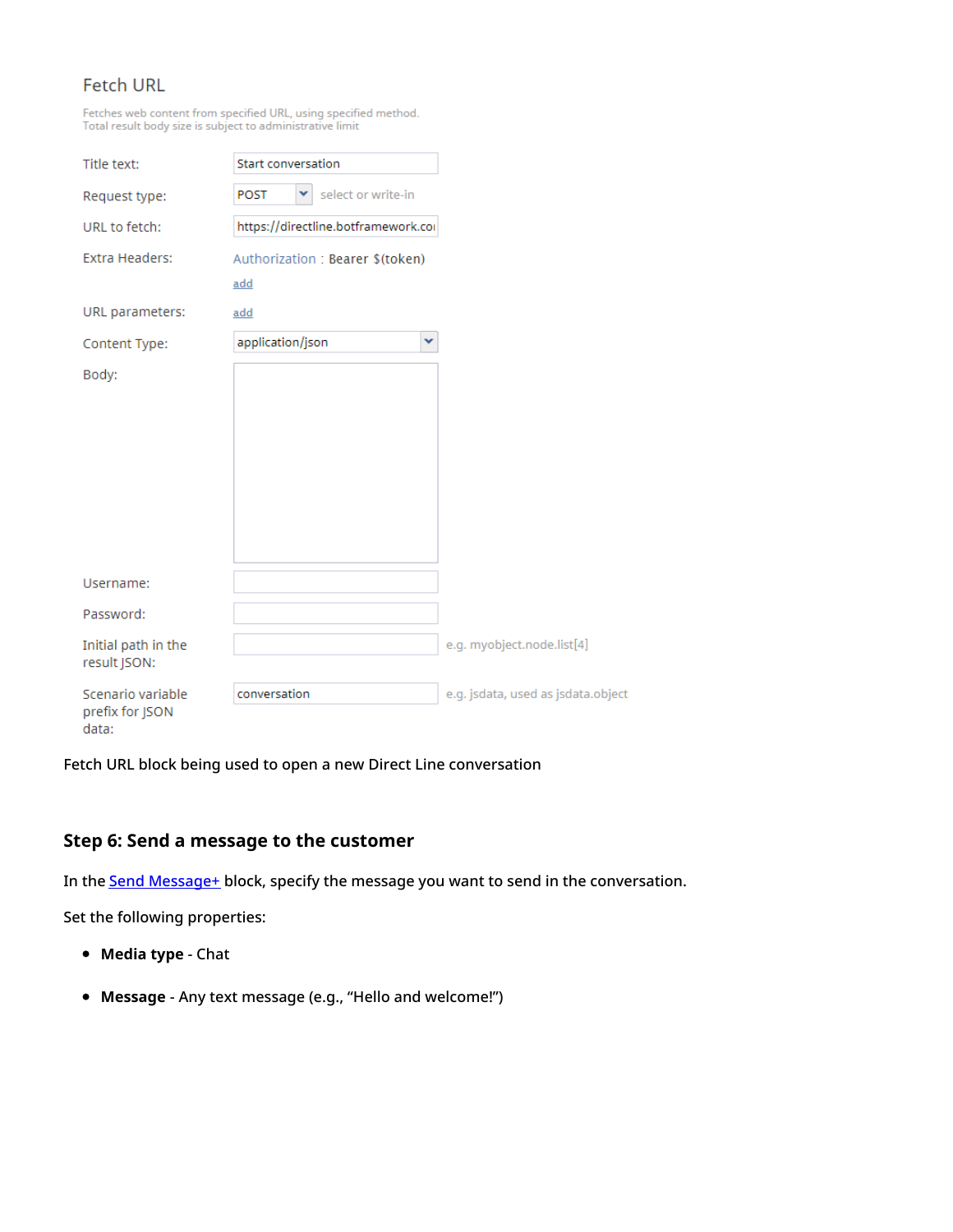## Send Message+

| Send SMS or a message to chat customer |  |
|----------------------------------------|--|
|----------------------------------------|--|

| Media type           | $\odot$ CHAT $\odot$ SMS |
|----------------------|--------------------------|
| Message:             | Hello and welcome!       |
|                      |                          |
|                      |                          |
|                      |                          |
| Wait for text input: |                          |

Send Message+ block being used to send a message to the customer

#### <span id="page-7-0"></span>**Step 7: Prompt for a customer response or wait**

In the [Request](https://help.brightpattern.com/5.3:Scenario-builder-reference-guide/Exercises/AllScenarioExercises/?action=html-localimages-export#topic_scenario-builder-reference-guide.2Fscenarioblocks.2Frequestinput) Input block, we can optionally prompt for a response from the customer and save the response to the "user\_input" variable name. Alternatively, we can simply wait for text input from the previous scenario block.

- **Prompt with** text message
- **Message to send** Leave empty
- **Result variable name** user\_input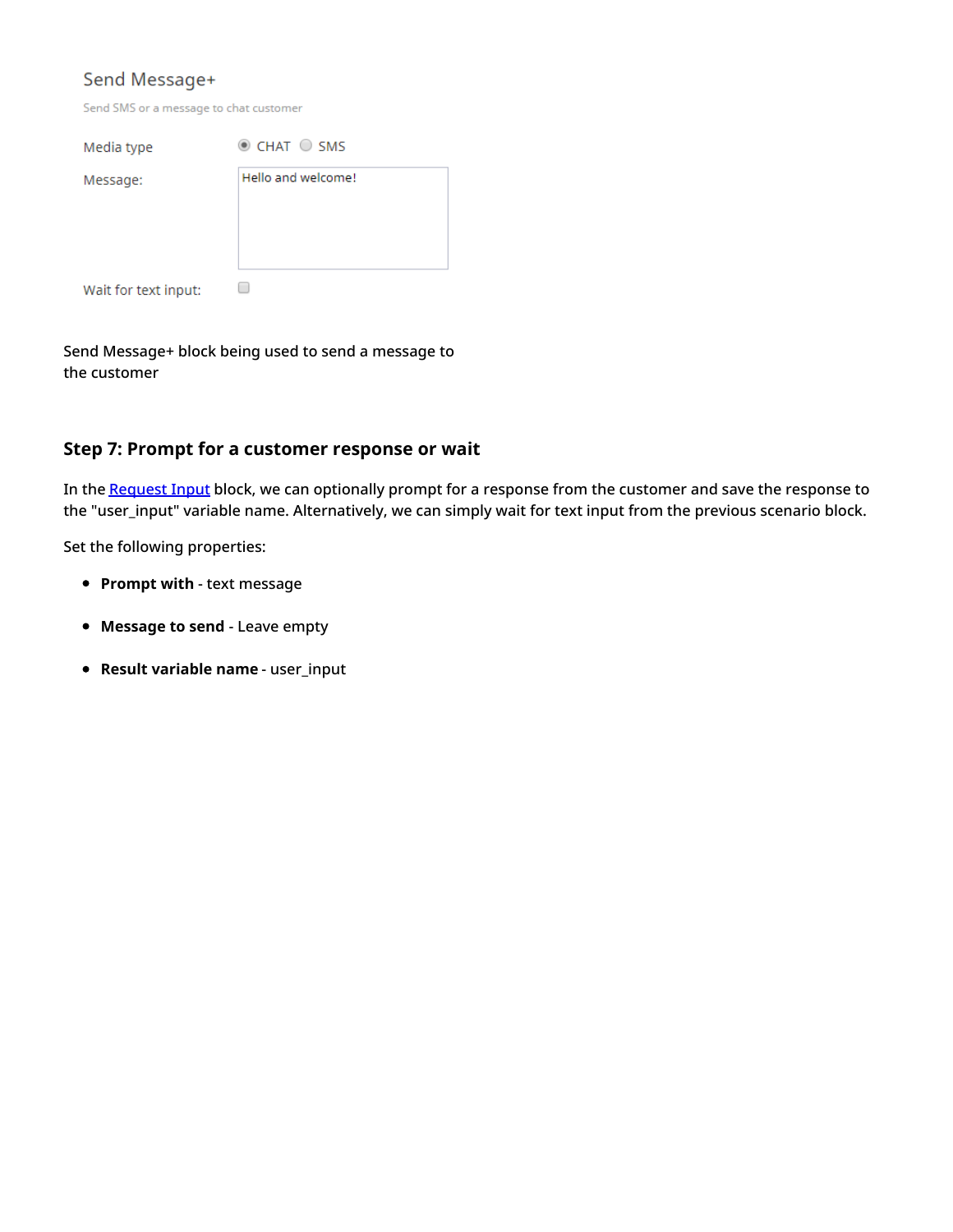## Request input

The block requests input.

| Title text:         |                                   |
|---------------------|-----------------------------------|
| Prompt with         | $\odot$ text message $\odot$ form |
| Message to send:    |                                   |
| Result variable     | ź<br>user_input                   |
| name:               |                                   |
| Timeout after, sec: | 600                               |

Request Input block could be used to prompt for a customer response

#### <span id="page-8-0"></span>**Step 8: POST activities**

In the third [Fetch](https://help.brightpattern.com/5.3:Scenario-builder-reference-guide/ScenarioBlocks/FetchURL) URL block, we will use the Direct Line 3.0 protocol to exchange activities supported by your bot, like message activities and typing activities. We will issue a POST to the */v3/directline/conversations/\$(conversation.conversationId)/activities* endpoint, where "\$(conversation.conversationId)" is the ID that was obtained from the previous Fetch URL block's POST request to the the */v3/directline/conversations* endpoint.

- **Title text** Name the block (e.g., "Post Activities")
- **Request type** POST
- **URL to fetch** [https://directline.botframework.com/v3/directline/conversations/\\$\(conversation.conversationId\)/activities](https://directline.botframework.com/v3/directline/conversations/$(conversation.conversationId)/activities)
- **Extra Headers** Authorization: Bearer \$(token)
- **URL parameters** None
- **Content Type** application/JSON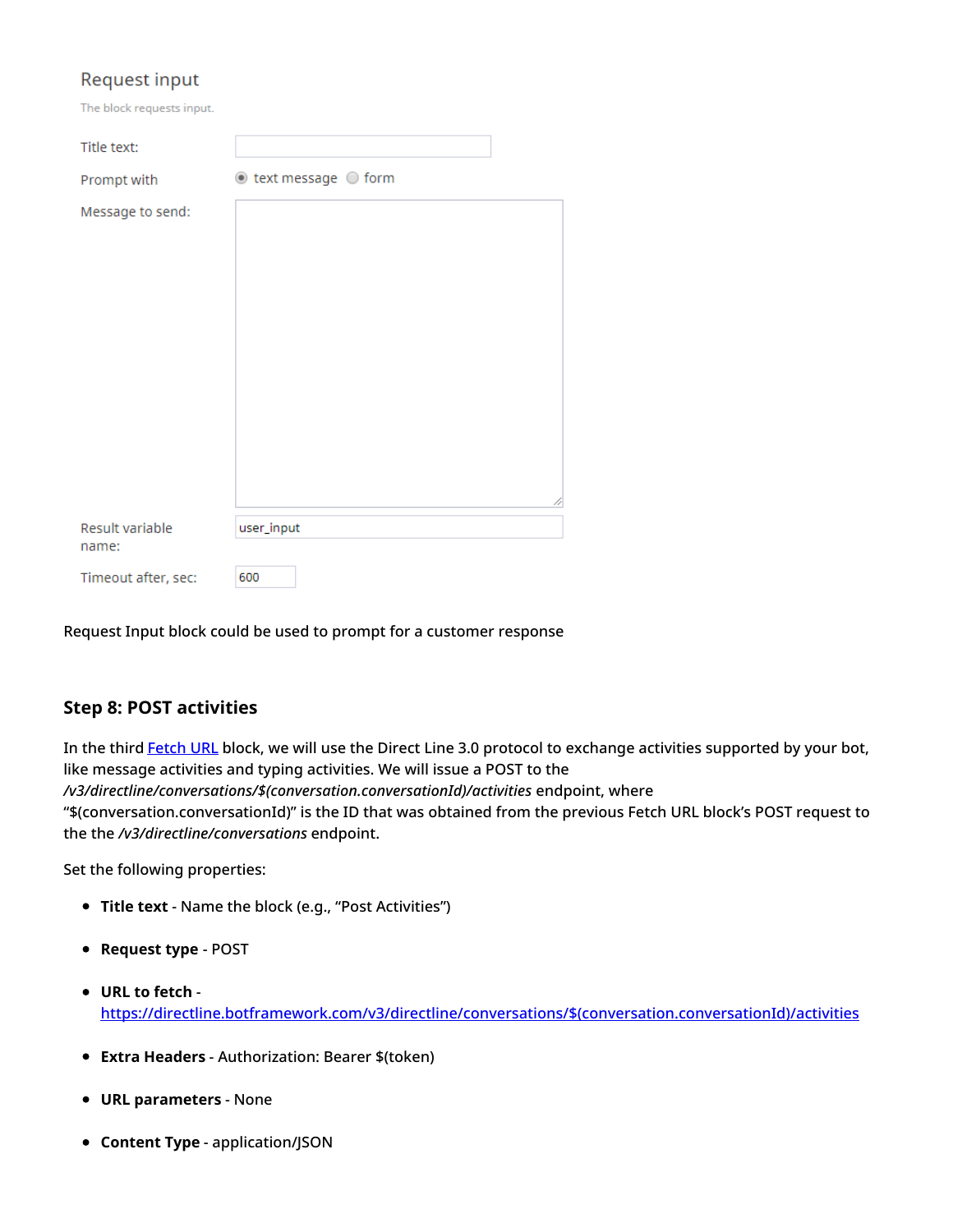**Body** - Specify the Activity object in the body of the request.

```
For example:
{
  "type": "message",
  "from": {
     "id": "user1"
  },
  "text": "$(user_input)"
}
```
- **Username** Leave blank
- **Password** Leave blank
- **Initial path in the result JSON** Leave blank
- **Scenario variable prefix for JSON data** message\_id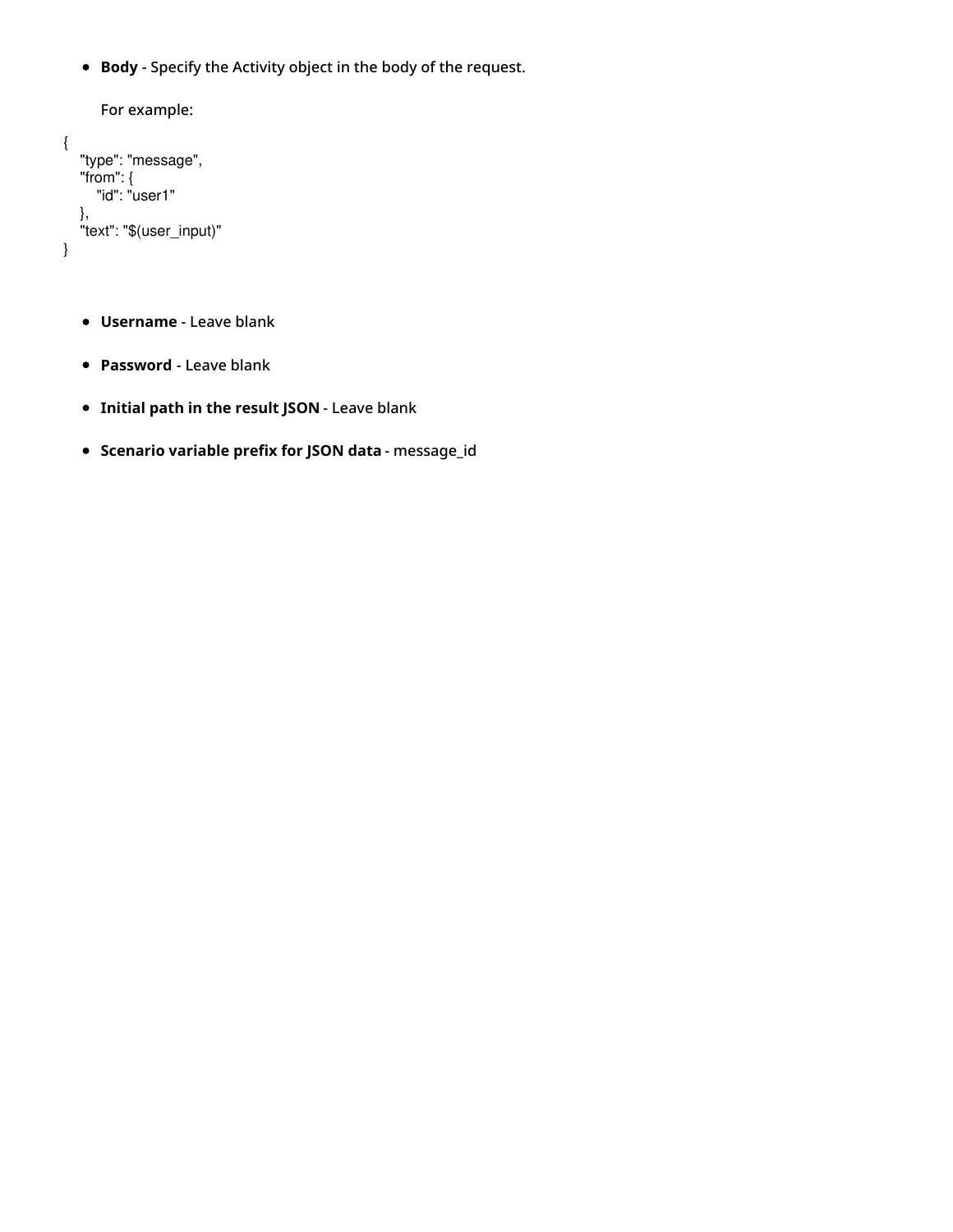## **Fetch URL**

Fetches web content from specified URL, using specified method.<br>Total result body size is subject to administrative limit

| Title text:                                   | <b>Post Activities</b>                                                                          |   |
|-----------------------------------------------|-------------------------------------------------------------------------------------------------|---|
| Request type:                                 | select or write-in<br><b>POST</b>                                                               |   |
| URL to fetch:                                 | https://directline.botframework.cor                                                             |   |
| Extra Headers:                                | Authorization: Bearer \$(token)                                                                 |   |
|                                               | add                                                                                             |   |
| URL parameters:                               | add                                                                                             |   |
| Content Type:                                 | application/json                                                                                | v |
| Body:                                         | ₹<br>"type": "message",<br>"from": $\{$<br>"id": "user1"<br>},<br>"text": "\$(user_input)"<br>ł |   |
| Username:                                     |                                                                                                 |   |
| Password:                                     |                                                                                                 |   |
| Initial path in the<br>result JSON:           |                                                                                                 |   |
| Scenario variable<br>prefix for JSON<br>data: | message_id                                                                                      |   |

Fetch URL block being used to POST activities

#### <span id="page-10-0"></span>**Step 9: Retrieve activities**

In the fourth [Fetch](https://help.brightpattern.com/5.3:Scenario-builder-reference-guide/Exercises/AllScenarioExercises/?action=html-localimages-export#topic_scenario-builder-reference-guide.2Fscenarioblocks.2Ffetchurl) URL block, we will retrieve activities (e.g., your bot's answer) by using HTTP GET.

- **Title text** Name the block (e.g., "Get Bot Answer")
- **Request type** GET
- **URL to fetch** [https://directline.botframework.com/v3/directline/conversations/\\$\(conversation.conversationId\)/activities](https://directline.botframework.com/v3/directline/conversations/$(conversation.conversationId)/activities)
- **Extra Headers** Authorization: Bearer \$(token)
- **URL parameters** None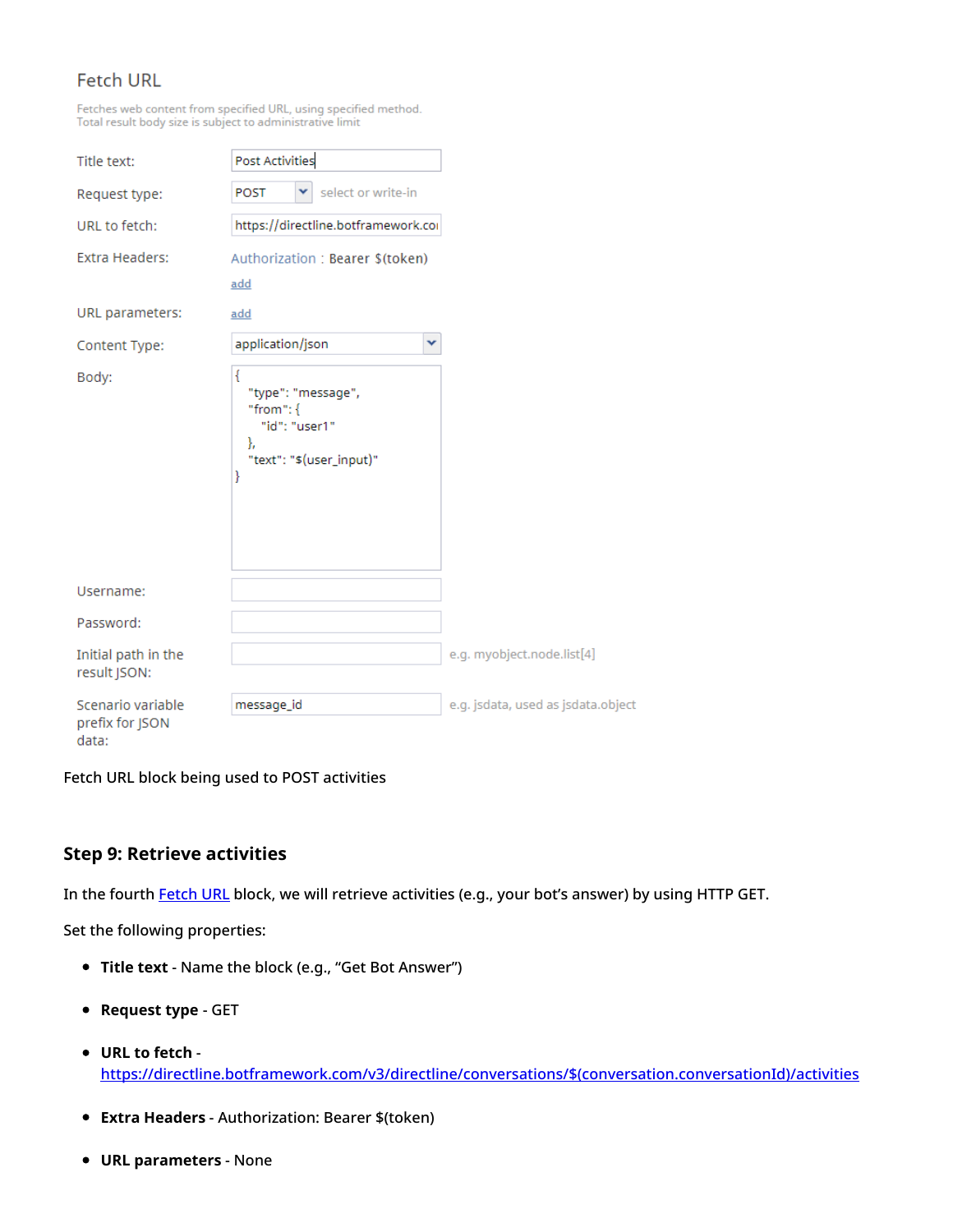- **Content Type** application/JSON
- **Body** Empty
- **Username** Leave blank
- **Password** Leave blank
- **Initial path in the result JSON** activities
- **Scenario variable prefix for JSON data** azure\_bot\_answer
- **Use GetNext block to loop through data** Select checkbox

#### **Fetch URL**

|                                                           |  | Fetches web content from specified URL, using specified method. |  |
|-----------------------------------------------------------|--|-----------------------------------------------------------------|--|
| Total result body size is subject to administrative limit |  |                                                                 |  |

| Title text:                         | <b>Get Activities</b>                  |                                    |
|-------------------------------------|----------------------------------------|------------------------------------|
| Request type:                       | select or write-in<br><b>GET</b><br>v  |                                    |
| URL to fetch:                       | https://directline.botframework.co     |                                    |
| <b>Extra Headers:</b>               | Authorization: Bearer \$(token)<br>add |                                    |
| URL parameters:                     | add                                    |                                    |
| Content Type:                       | application/json<br>×                  |                                    |
| Body:                               |                                        |                                    |
|                                     |                                        |                                    |
|                                     |                                        |                                    |
|                                     |                                        |                                    |
|                                     |                                        |                                    |
|                                     |                                        |                                    |
|                                     |                                        |                                    |
| Username:                           |                                        |                                    |
| Password:                           |                                        |                                    |
| Initial path in the<br>result JSON: | activities                             | e.g. myobject.node.list[4]         |
| Scenario variable                   | azure_bot_answer                       | e.g. jsdata, used as jsdata.object |
| prefix for JSON<br>data:            |                                        |                                    |
|                                     | Use GetNext block to loop through data |                                    |
|                                     |                                        |                                    |

(JSON data is an array, set scenario variable with the first element, and use GetNext block to access subsequent array elements)

#### Fetch URL block being used to retrieve the bot's answer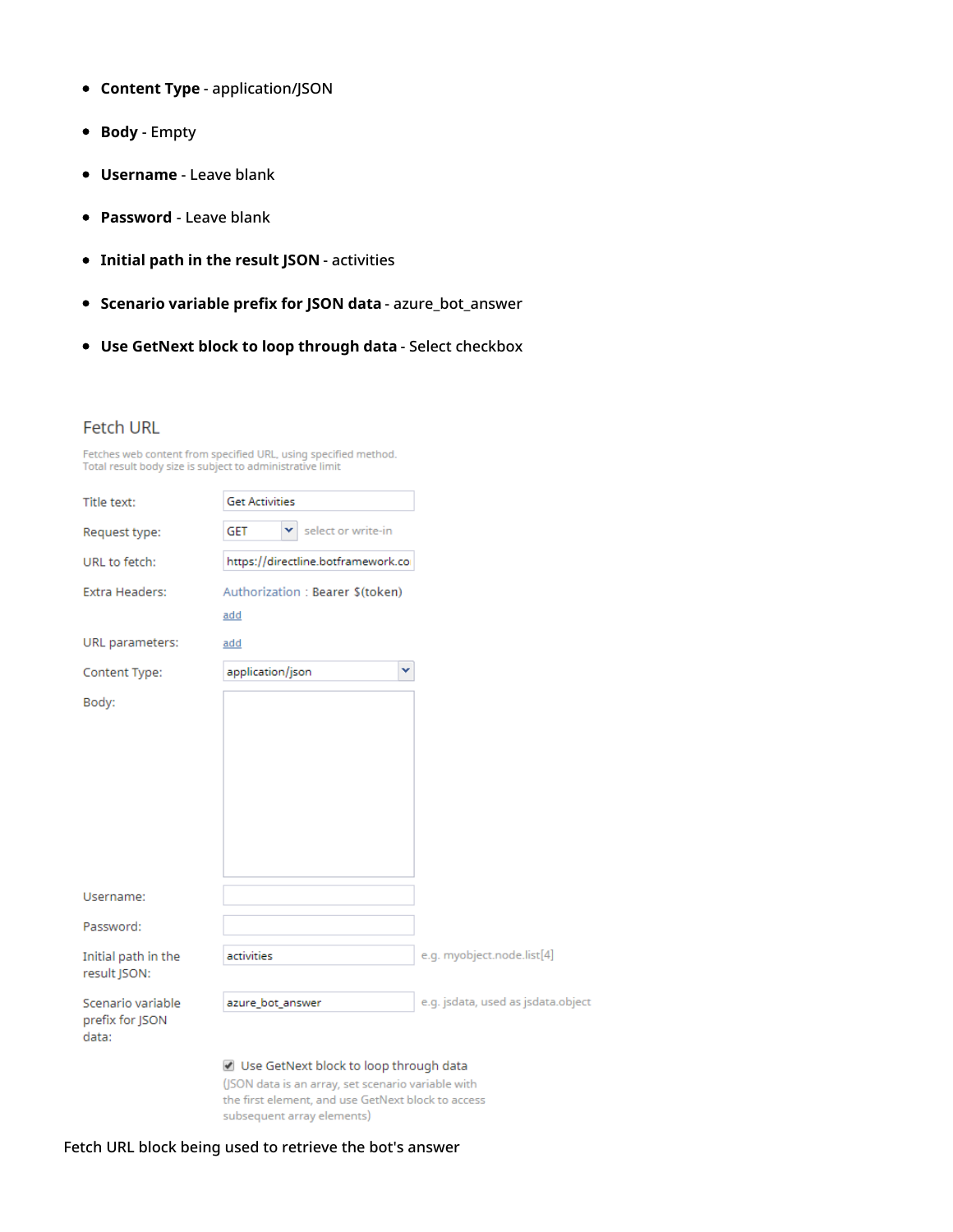#### <span id="page-12-0"></span>**Step 10: Set conditions for routing bot answers**

In the [If](https://help.brightpattern.com/5.3:Scenario-builder-reference-guide/Exercises/AllScenarioExercises/?action=html-localimages-export#topic_scenario-builder-reference-guide.2Fscenarioblocks.2Fif) block and the Send [Message+](https://help.brightpattern.com/5.3:Scenario-builder-reference-guide/Exercises/AllScenarioExercises/?action=html-localimages-export#topic_scenario-builder-reference-guide.2Fscenarioblocks.2Fsendmessage) block, we will specify that if the bot has an answer, then we will send that answer to the customer in a chat message using *\$(azure\_bot\_answer.text)*.

Set the following properties:

- **Exit label** Has an answer
- **Conditions**
	- o Scenario variable (string)
	- azure\_bot\_answer.replyToId
	- $\circ$  is
	- $\circ$  =
	- \$(message\_id.id)

#### If

Allows branching scenario on conditions. Can have a number of conditions with associated branches.

| Title text:   |                                                             |
|---------------|-------------------------------------------------------------|
| Add branch    |                                                             |
| Has an answer |                                                             |
|               |                                                             |
| Exit label:   | Has an answer                                               |
|               | "azure_bot_answer.replyToId" = "\$(message_id.id)" (string) |
|               | add condition add block                                     |
|               |                                                             |
|               |                                                             |

If block being used to set conditions to send the bot's answer to the customer, if there is one

### <span id="page-12-1"></span>**Step 11: Pass along the bot's answer to the customer**

Under the "Has an answer" exit, add a **Send Message**+ block and set the following properties:

- **Media type** Chat
- **Message** \$(azure\_bot\_answer.text)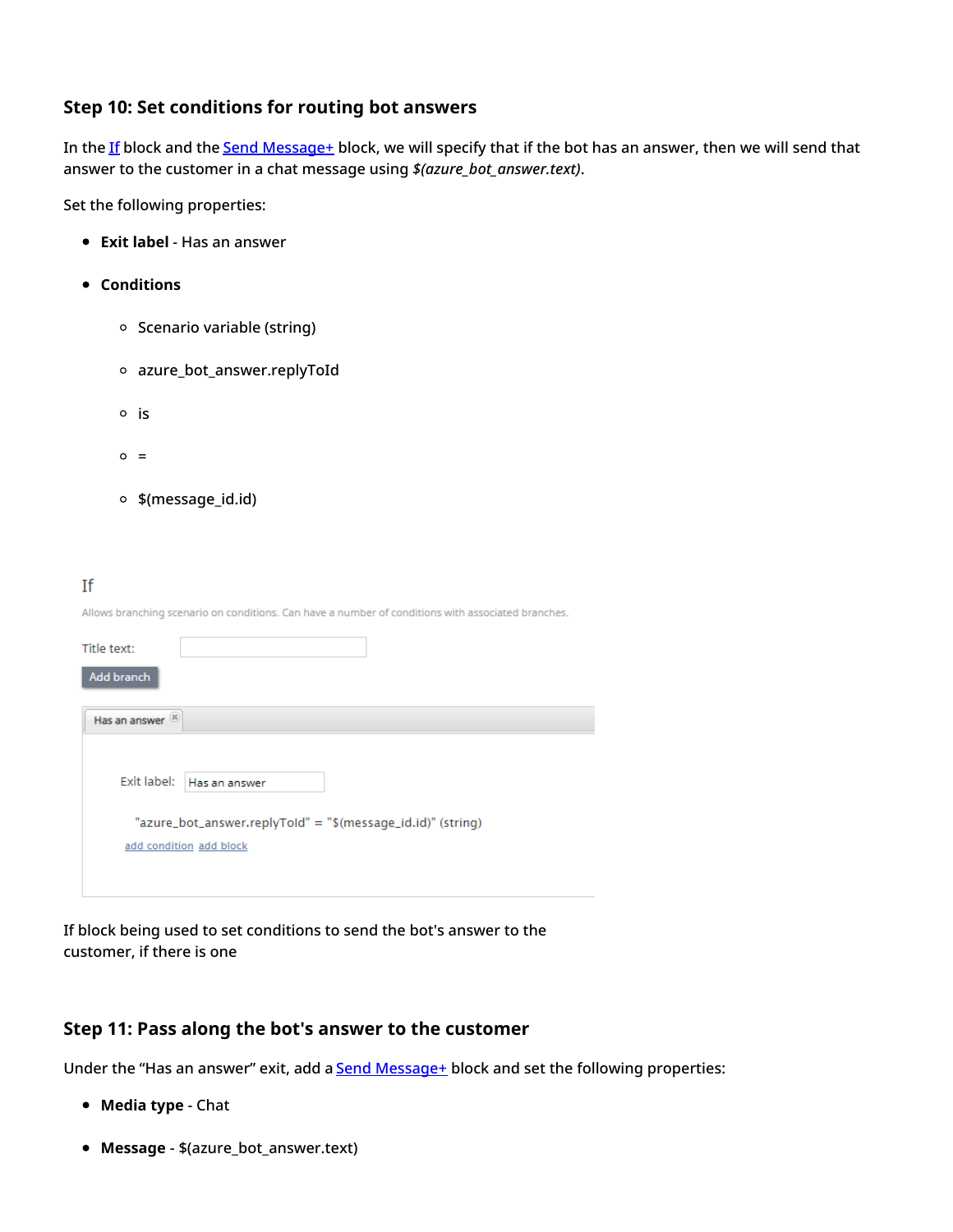| Timeout<br><b>Comment "About Fetch URL"</b><br>Fetch URL "Post Activities" | Send Message+<br>Send SMS or a message to chat customer |                           |
|----------------------------------------------------------------------------|---------------------------------------------------------|---------------------------|
| Failed<br>⇒                                                                | Media type                                              | $\odot$ CHAT $\odot$ SMS  |
| No Data                                                                    | Message:                                                | \$(azure_bot_answer.text) |
| <b>Comment "About Fetch URL"</b>                                           |                                                         |                           |
| Fetch URL "Get Activities"                                                 |                                                         |                           |
| Failed                                                                     | Wait for text input:                                    |                           |
| No Data                                                                    |                                                         |                           |
| Comment "About If"                                                         |                                                         |                           |
| If                                                                         |                                                         |                           |
| $\Box$ Has an answer                                                       |                                                         |                           |
| Send Message+                                                              |                                                         |                           |
| <b>Get Next Record</b>                                                     |                                                         |                           |

Send Message+ block being used to send the bot's answer

### <span id="page-13-0"></span>**Step 12: Get the next bot answer**

In the **Get Next [Record](https://help.brightpattern.com/5.3:Scenario-builder-reference-guide/Exercises/AllScenarioExercises/?action=html-localimages-export#topic_scenario-builder-reference-guide.2Fscenarioblocks.2Fgetnextrecord)** block, we will get the next bot answer, if there is one.

- **Title text** Any name
- **Direction** Next record
- **Recordset name** azure\_bot\_answer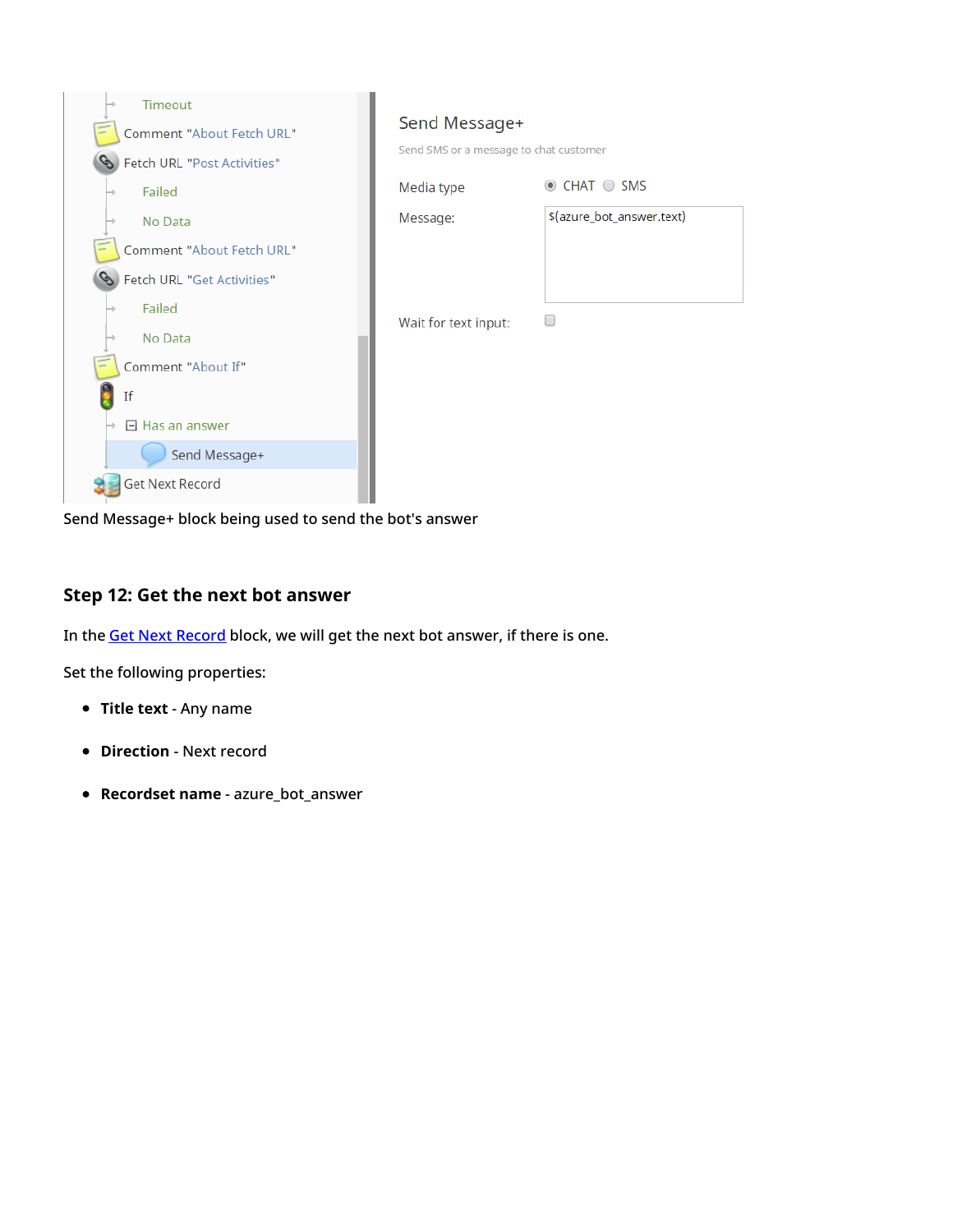

Get Next Record block being used to request the next bot answer

## <span id="page-14-0"></span>**Step 13: Use Goto to request input again**

If there are no more answers from your bot, request input again by using the [Goto](https://help.brightpattern.com/5.3:Scenario-builder-reference-guide/Exercises/AllScenarioExercises/?action=html-localimages-export#topic_scenario-builder-reference-guide.2Fscenarioblocks.2Fgoto) block.



Goto block pointing to Request Input

## <span id="page-14-1"></span>**Step 14: Keep checking for bot answers**

Add another [Goto](https://help.brightpattern.com/5.3:Scenario-builder-reference-guide/Exercises/AllScenarioExercises/?action=html-localimages-export#topic_scenario-builder-reference-guide.2Fscenarioblocks.2Fgoto) block and point it to the [If](https://help.brightpattern.com/5.3:Scenario-builder-reference-guide/Exercises/AllScenarioExercises/?action=html-localimages-export#topic_scenario-builder-reference-guide.2Fscenarioblocks.2Fif) block. Doing so will create a loop that gets the bot's answer, sends it in chat, and checks for more bot answers until there are no more.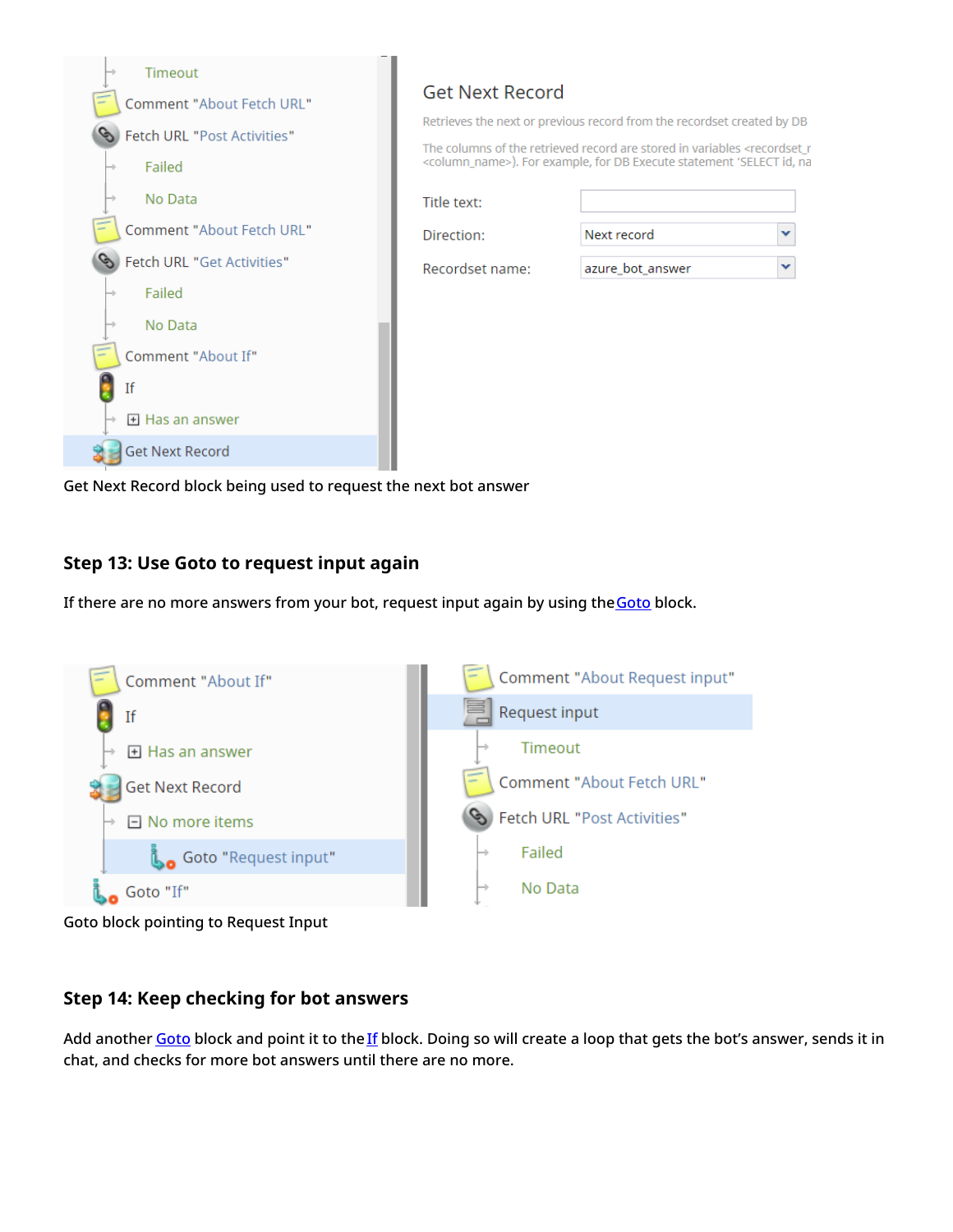

Goto block pointing to If block

#### <span id="page-15-0"></span>**Step 15: End the conversation**

In the last **[Fetch](https://help.brightpattern.com/5.3:Scenario-builder-reference-guide/Exercises/AllScenarioExercises/?action=html-localimages-export#topic_scenario-builder-reference-guide.2Fscenarioblocks.2Ffetchurl) URL** block, we will end the conversation by sending a POST with the "endOfConversation" activity to the channel's messaging endpoint.

- **Title text** Name the block (e.g., "End Conversation")
- **Request type** POST
- **URL to fetch** [https://directline.botframework.com/v3/directline/conversations/\\$\(conversation.conversationId\)/activities](https://directline.botframework.com/v3/directline/conversations/$(conversation.conversationId)/activities)
- **Extra Headers** Authorization: Bearer \$(token)
- **URL parameters** None
- **Content Type** application/JSON
- **Body** Specify the "endOfConversation" activity in the body:

```
{
   "type": "endOfConversation",
   "from": {
     "id": "user1"
  }
}
```
- 1. **Username** Leave blank
- 2. **Password** Leave blank
- 3. **Initial path in the result JSON** Leave blank
- 4. **Scenario variable prefix for JSON data** Leave blank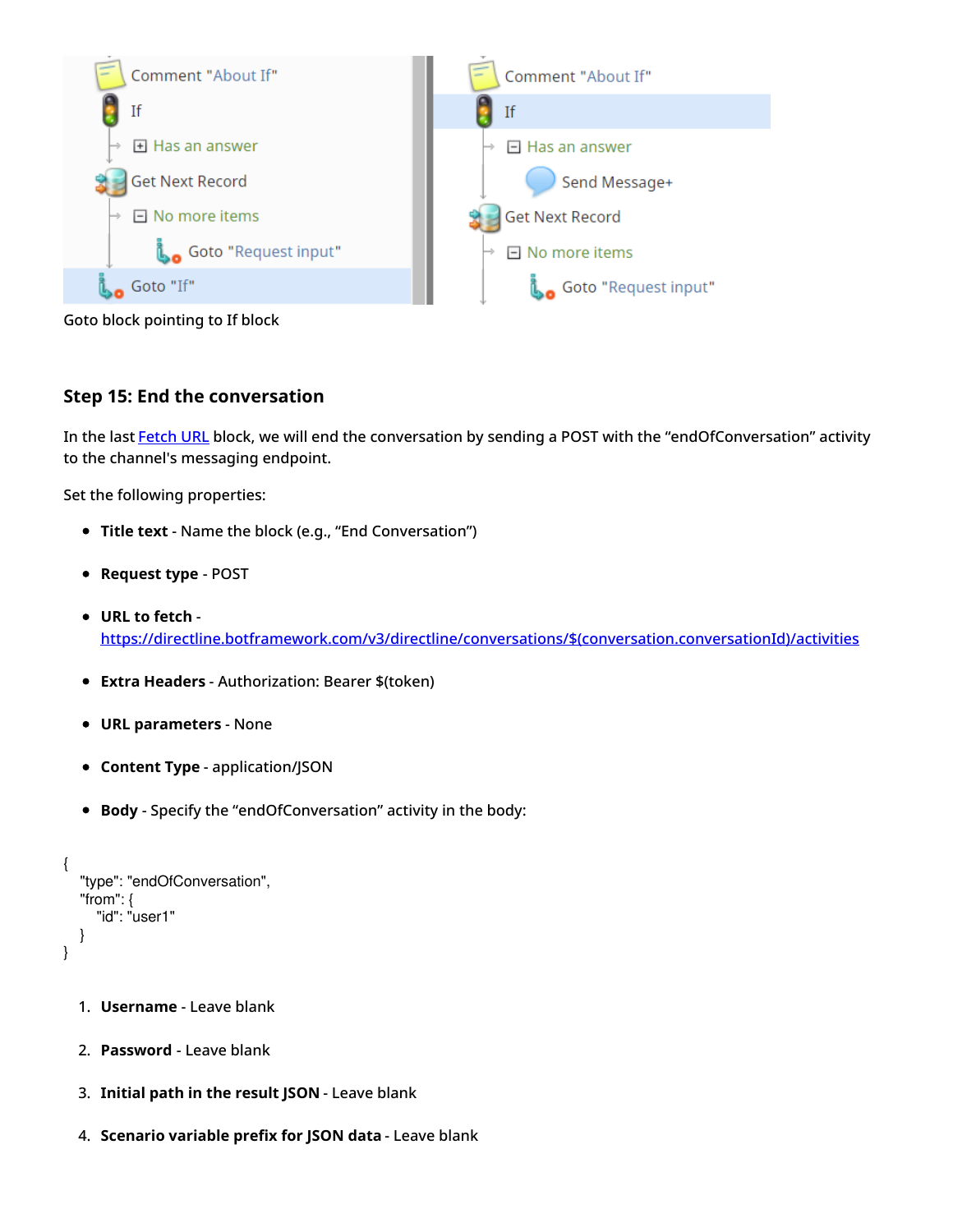## **Fetch URL**

Fetches web content from specified URL, using specified method.<br>Total result body size is subject to administrative limit

| Title text:                                   | <b>End Conversation</b>                                                      |
|-----------------------------------------------|------------------------------------------------------------------------------|
| Request type:                                 | select or write-in<br><b>POST</b><br>v                                       |
| URL to fetch:                                 | https://directline.botframework.cor                                          |
| Extra Headers:                                | Authorization: Bearer \$(token)                                              |
|                                               | add                                                                          |
| URL parameters:                               | add                                                                          |
| Content Type:                                 | application/json<br>v                                                        |
| Body:                                         | ł<br>"type": "endOfConversation",<br>"from": $\{$<br>"id": "user1"<br>ł<br>ł |
| Username:                                     |                                                                              |
| Password:                                     |                                                                              |
| Initial path in the<br>result JSON:           |                                                                              |
| Scenario variable<br>prefix for JSON<br>data: |                                                                              |

Fetch URL being used to end the conversation

#### <span id="page-16-0"></span>**Step 16: Save**

Save the scenario.

## <span id="page-16-1"></span>**Step 17: Configure your chat scenario entry to use the scenario**

In the **[messaging/chat](https://help.brightpattern.com/5.3:Scenario-builder-reference-guide/Exercises/AllScenarioExercises/?action=html-localimages-export#topic_contact-center-administrator-guide.2Fscenarioentries.2Fmessagingchat) scenario entry** you wish to use, make sure to set the correct scenario and service for your Web App Bot-enabled chat.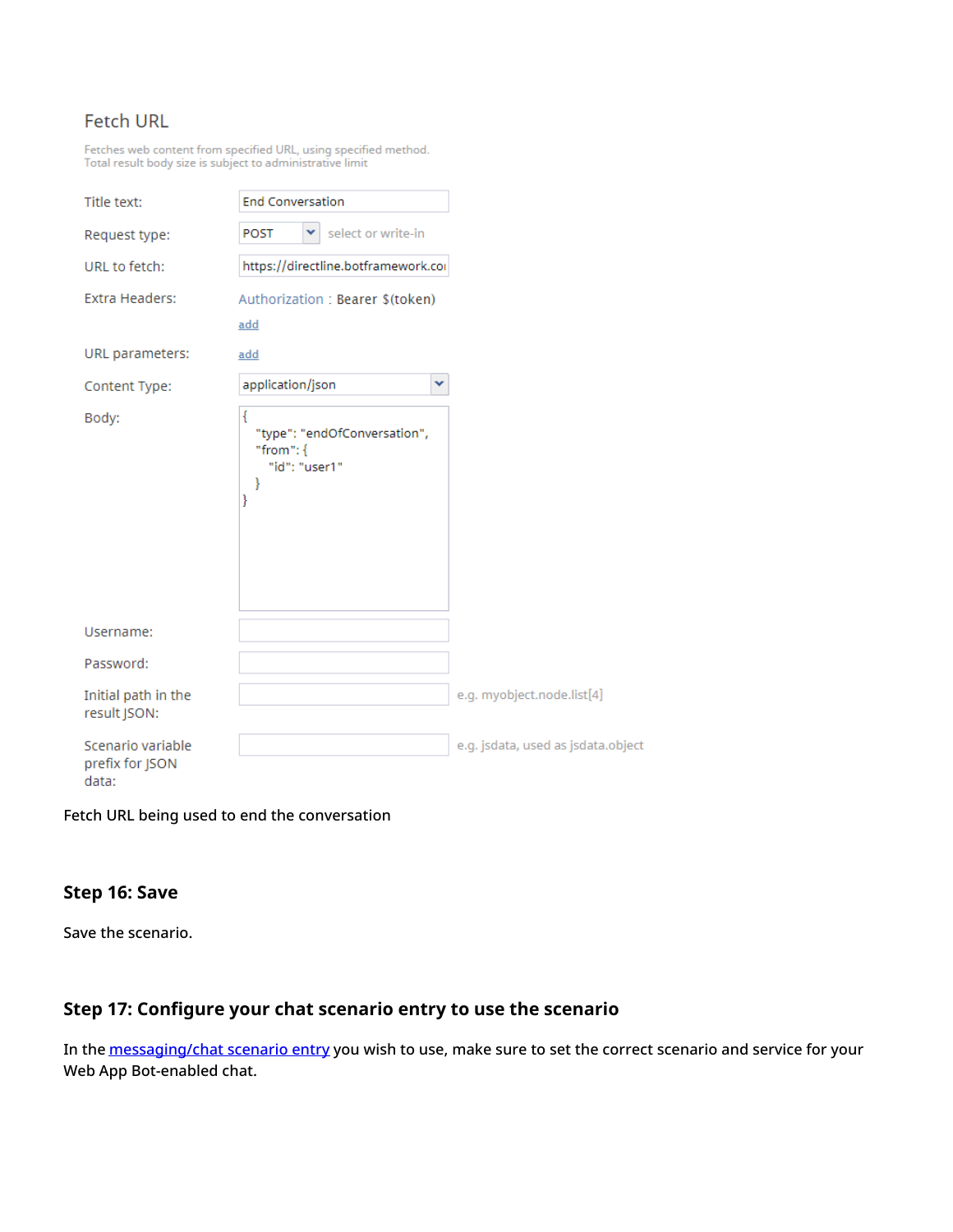| <b>Properties</b>                      | <b>Chat widget</b>              |   | <b>Chat transcript template</b> |
|----------------------------------------|---------------------------------|---|---------------------------------|
|                                        |                                 |   |                                 |
| Name:                                  | Azure Bot Chat                  |   |                                 |
| Unique identifier:                     | 860defca289b486387eebe9e0ecf8b! |   |                                 |
| Scenario:                              | Azure Web App Bot Example       | v | add/edit                        |
| Service:                               | Azure Bot Chat                  | v | add/edit                        |
| Default service for voice<br>callback: | <b>Customer Service</b>         | v | add/edit                        |

Messaging/Chat scenario entry properties

Your configuration is now complete. You can now launch a chat and try it.

# <span id="page-17-0"></span>**Sending Automatic Email Replies to Customers Who Use the "Leave a Message" Chat Form**

If your contact center offers chat services within a set of operating hours, the Leave a [Message](https://help.brightpattern.com/5.3:Chat-widget-configuration-guide/ContactTab#Leave_a_Message_Form_Configuration) Form option allows customers to use the chat widget to send you email messages outside of these hours of operation.

Using the Scenario Builder application, you can configure the system to send automatic email replies to customers who send after-hours messages. This ensures you're providing great customer service even when your contact center is closed.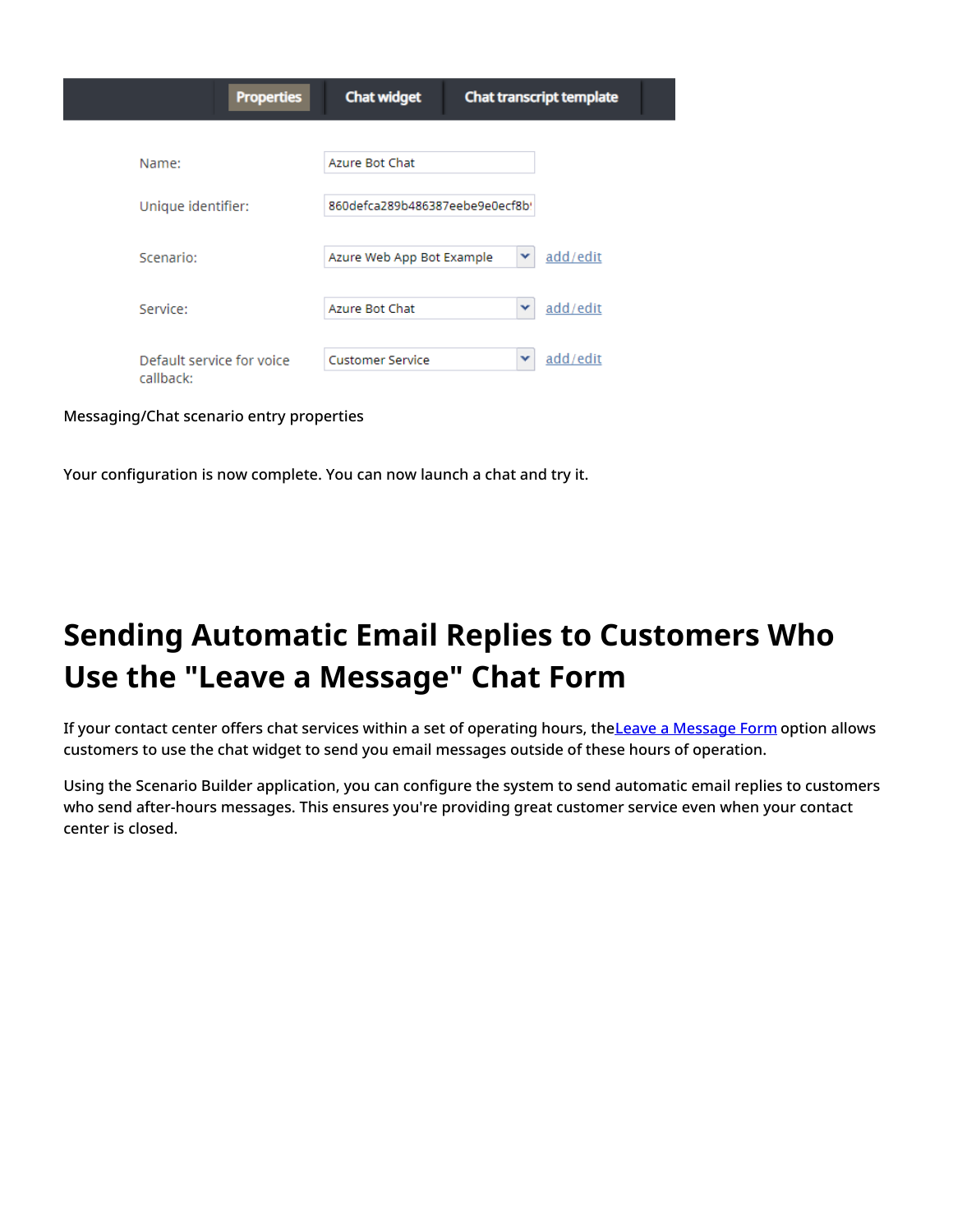

Configuring the Leave a Message chat form

## <span id="page-18-0"></span>**Prerequisites**

Note that this scenario requires you to have configured chat and email [services](https://help.brightpattern.com/5.3:Scenario-builder-reference-guide/Exercises/AllScenarioExercises/?action=html-localimages-export#topic_contact-center-administrator-guide.2Fservicesandcampaigns.2Fservicesandcampaignsoverview), configured chat and email scenario entries, as well as a working **SMTP configuration**.

Because a key part of this example is based on hours of operation, it is helpful to understand how toconfigure them in your contact center. And finally, you may find it helpful to review the variable [\\$\(item.externalChatData\)](https://help.brightpattern.com/5.3:Scenario-builder-reference-guide/VariablesandExpressions/Variables#.24.28item.externalChatData.29) as it refers specifically to fields in the chat widget.

For more information about configuring the chat widget, see *Administration Tutorials*, section [Chat](https://help.brightpattern.com/5.3:Scenario-builder-reference-guide/Exercises/AllScenarioExercises/?action=html-localimages-export#topic_tutorials-for-admins.2Fchat.2Foverview), as well as the *Chat Widget [Configuration](https://help.brightpattern.com/5.3:Chat-widget-configuration-guide/Purpose) Guide*.

# <span id="page-18-1"></span>**Scenario Example**

**Click the following link to download an annotated version of this chat scenario example.** File:App After-Hours Send an Email Reply to a Chat [Customer.zip](https://help.brightpattern.com/File:App_After-Hours_Send_an_Email_Reply_to_a_Chat_Customer.zip)

For instructions on how to import this file into your contact center, see the*Contact Center Administrator Guide*, section [Scenarios](https://help.brightpattern.com/5.3:Contact-center-administrator-guide/ScenariosOverview#How_to_Export_and_Import_Scenarios) Overview > How to Export and Import Scenarios.

For general information about scenarios, refer to section **Scenario Builder [Overview](https://help.brightpattern.com/5.3:Scenario-builder-reference-guide/Exercises/AllScenarioExercises/?action=html-localimages-export#topic_scenario-builder-reference-guide.2Fscenariobuilderoverview)**.

# <span id="page-18-2"></span>**Example Flow**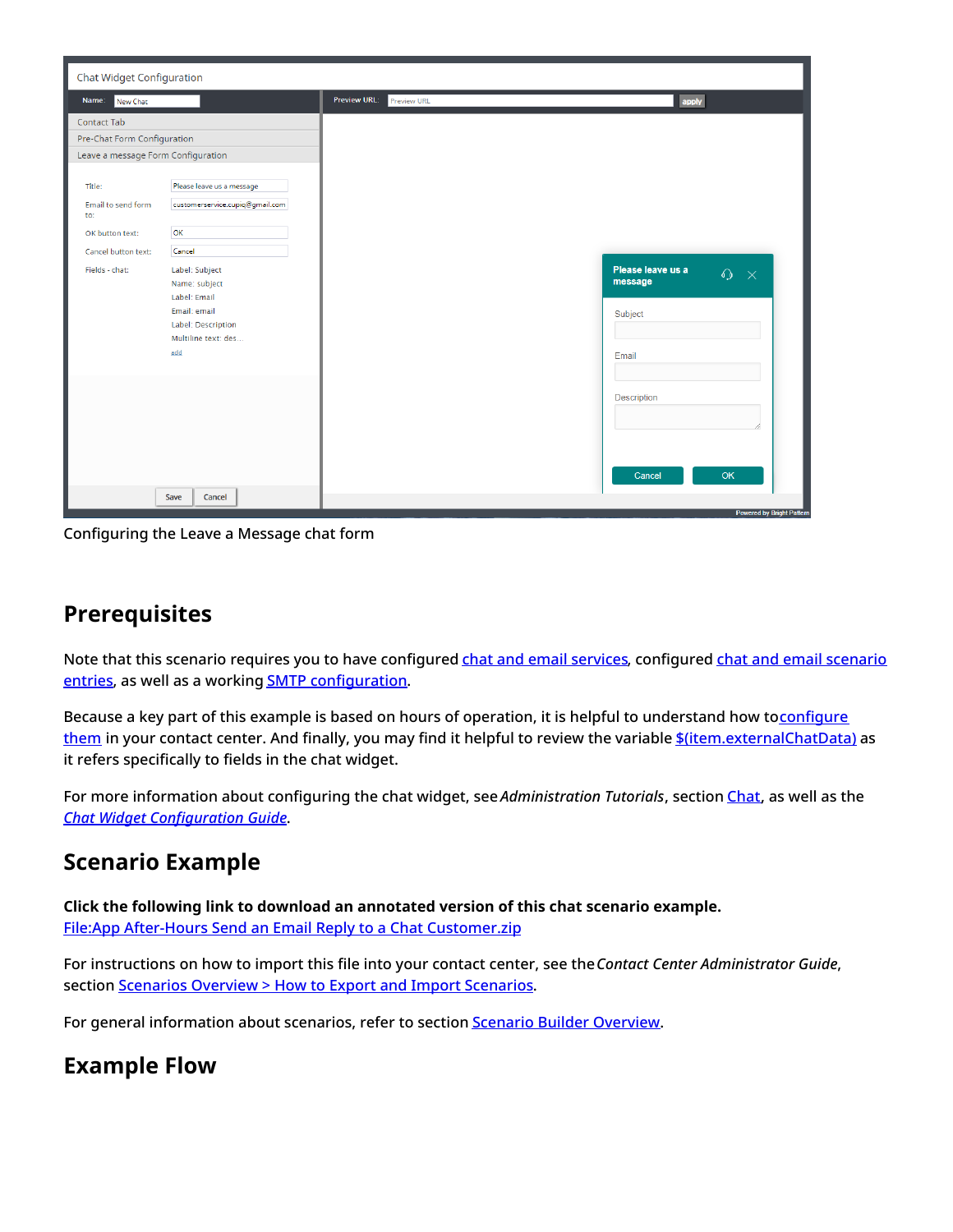This example illustrates how to configure the Leave a [Message](https://help.brightpattern.com/5.3:Chat-widget-configuration-guide/ContactTab#Leave_a_Message_Form_Configuration) form in the Chat Widget Configuration application, focusing on field variables. Then, in the Scenario Builder application, we configure an [If](https://help.brightpattern.com/5.3:Scenario-builder-reference-guide/Exercises/AllScenarioExercises/?action=html-localimages-export#topic_scenario-builder-reference-guide.2Fscenarioblocks.2Fif) block to perform an afterhours check. If messages are received outside of the configured hours of operation, we use the **[EMail](https://help.brightpattern.com/5.3:Scenario-builder-reference-guide/Exercises/AllScenarioExercises/?action=html-localimages-export#topic_scenario-builder-reference-guide.2Fscenarioblocks.2Femail)** block with the chat widget's field variables to send email replies to customers.

**Designer's note**: The same scenario blocks can be used to route the chat message directly to your contact center's email address, for troubleshooting purposes.

Note that this is an example scenario only and not intended for production use. All [conditional](https://help.brightpattern.com/5.3:Scenario-builder-reference-guide/ScenarioBuilderOverview#Conditional_Exits) exits should be defined with actions for production use.

#### <span id="page-19-0"></span>**Scenario Overview**

The diagram shown illustrates what the complete scenario looks like when designed in the Scenario Builder application.



#### <span id="page-19-1"></span>**Action 1: Configure the "Leave a Message" Chat Form in the Chat Widget Configuration Application**

In order for our scenario to work, we must configure the **Leave a [Message](https://help.brightpattern.com/5.3:Chat-widget-configuration-guide/ContactTab#Leave_a_Message_Form_Configuration)** form in the Chat Widget Configuration application first. To launch the application, in the Contact Center Administrator application, go to section Scenario Entries > [Messaging/Chat](https://help.brightpattern.com/5.3:Contact-center-administrator-guide/ScenarioEntries/MessagingChat#Chat_widget) > Chat Widget tab, and click **add** under Chat [Initiation](https://help.brightpattern.com/5.3:Scenario-builder-reference-guide/Exercises/AllScenarioExercises/?action=html-localimages-export#topic_chat-widget-configuration-guide.2Fcontacttab) via Contact Tabs.

In the [application,](https://help.brightpattern.com/5.3:Chat-widget-configuration-guide/ContactTab#Email_to_send_form_to) configure the fields you want your*Leave a Message* form to have. Note that the Email to send form to field should contain the email address you want to receive the results of these forms.

When adding fields to your form, note that the *name* can be added to the end of the variable [\\$\(item.externalChatData\)](https://help.brightpattern.com/5.3:Scenario-builder-reference-guide/VariablesandExpressions/Variables#.24.28item.externalChatData.29) as a way to reference back to a specific field (e.g., the field named*subject* can be added like so: *\$(item.externalChatData.subject)*).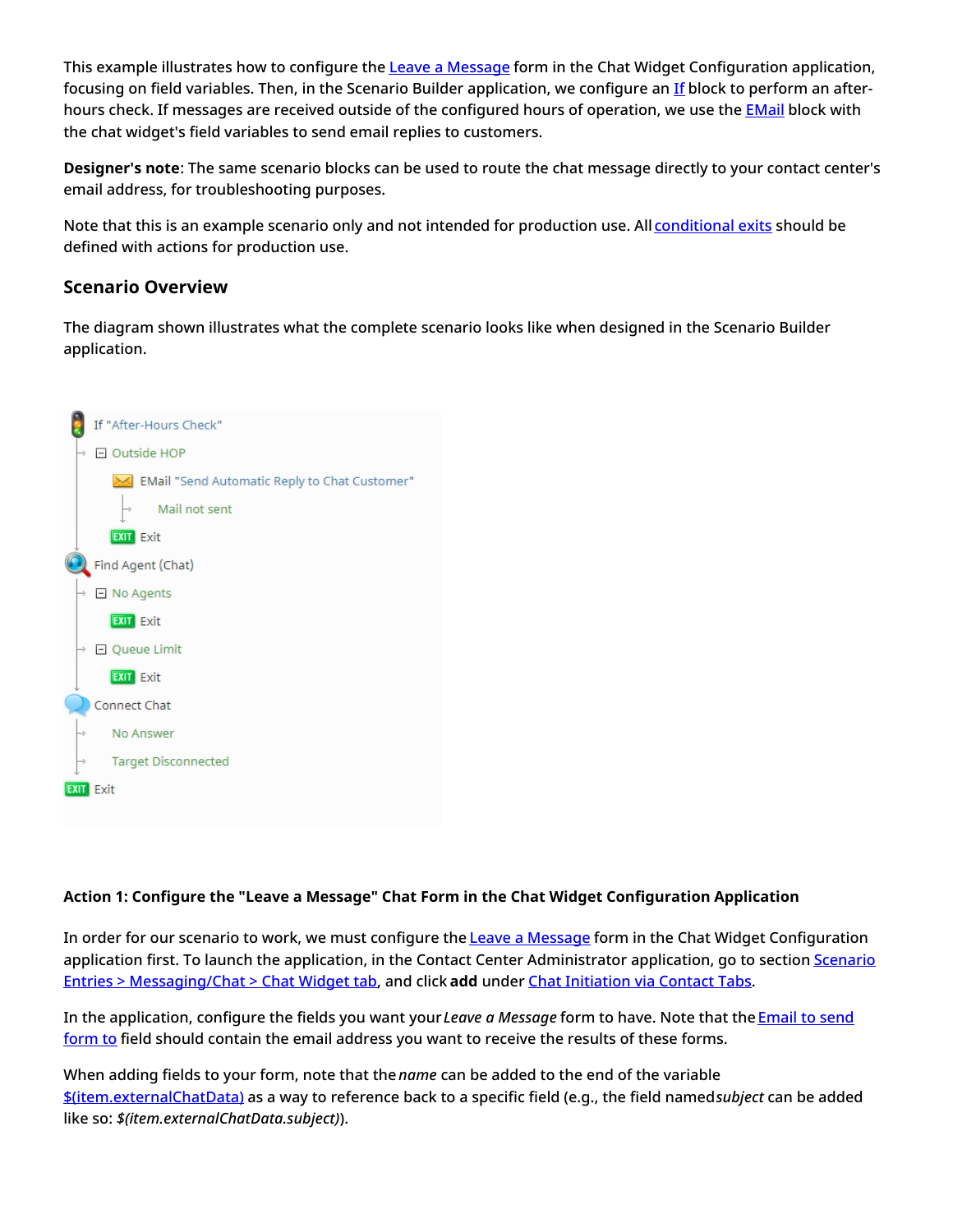| Leave a message Form Configuration |                                |       |   |
|------------------------------------|--------------------------------|-------|---|
|                                    |                                |       |   |
| Title:                             | Please leave us a message      |       |   |
| Email to send form<br>to:          | your.email.address@example.com |       |   |
| OK button text:                    | OK.                            |       |   |
| Cancel button text:                | Cancel                         |       |   |
| Fields - chat:                     | Label: Subject                 |       |   |
|                                    | Name: subject                  |       |   |
|                                    | Label: Email                   |       |   |
|                                    |                                |       |   |
|                                    | Type:                          | Email | v |
|                                    | Label text:                    |       |   |
|                                    | Name:                          | email |   |
|                                    | Rows:                          |       |   |
|                                    | Required:                      | ✔     |   |
|                                    |                                |       | Q |
|                                    |                                |       |   |
|                                    |                                |       |   |

Field names are used with the variable \$(item.externalChatData), so make sure you keep track of them

#### <span id="page-20-0"></span>**Action 2: Configure an If Block to Perform an After-Hours Check**

After configuring the chat form, in the Scenario Builder application, we want the system to check if the chat is received outside of the service's hours of operation. To do this, add an [If](https://help.brightpattern.com/5.3:Scenario-builder-reference-guide/Exercises/AllScenarioExercises/?action=html-localimages-export#topic_scenario-builder-reference-guide.2Fscenarioblocks.2Fif) block, add a new [branch](https://help.brightpattern.com/5.3:Scenario-builder-reference-guide/ScenarioBlocks/If#Branches_and_Conditions), enter an exit label, then add a **[condition](https://help.brightpattern.com/5.3:Scenario-builder-reference-guide/ScenarioBlocks/If#Branches_and_Conditions)** that specifically looks at hours of operation. The condition is configured like so:

- "The current date and time"
- "is not"
- "Scenario default hours of operation"

Additionally, note that you may configure specific hours of [operation](https://help.brightpattern.com/5.3:Scenario-builder-reference-guide/Exercises/AllScenarioExercises/?action=html-localimages-export#topic_contact-center-administrator-guide.2Fcallcenterconfiguration.2Fhoursofoperation) entries in the final field.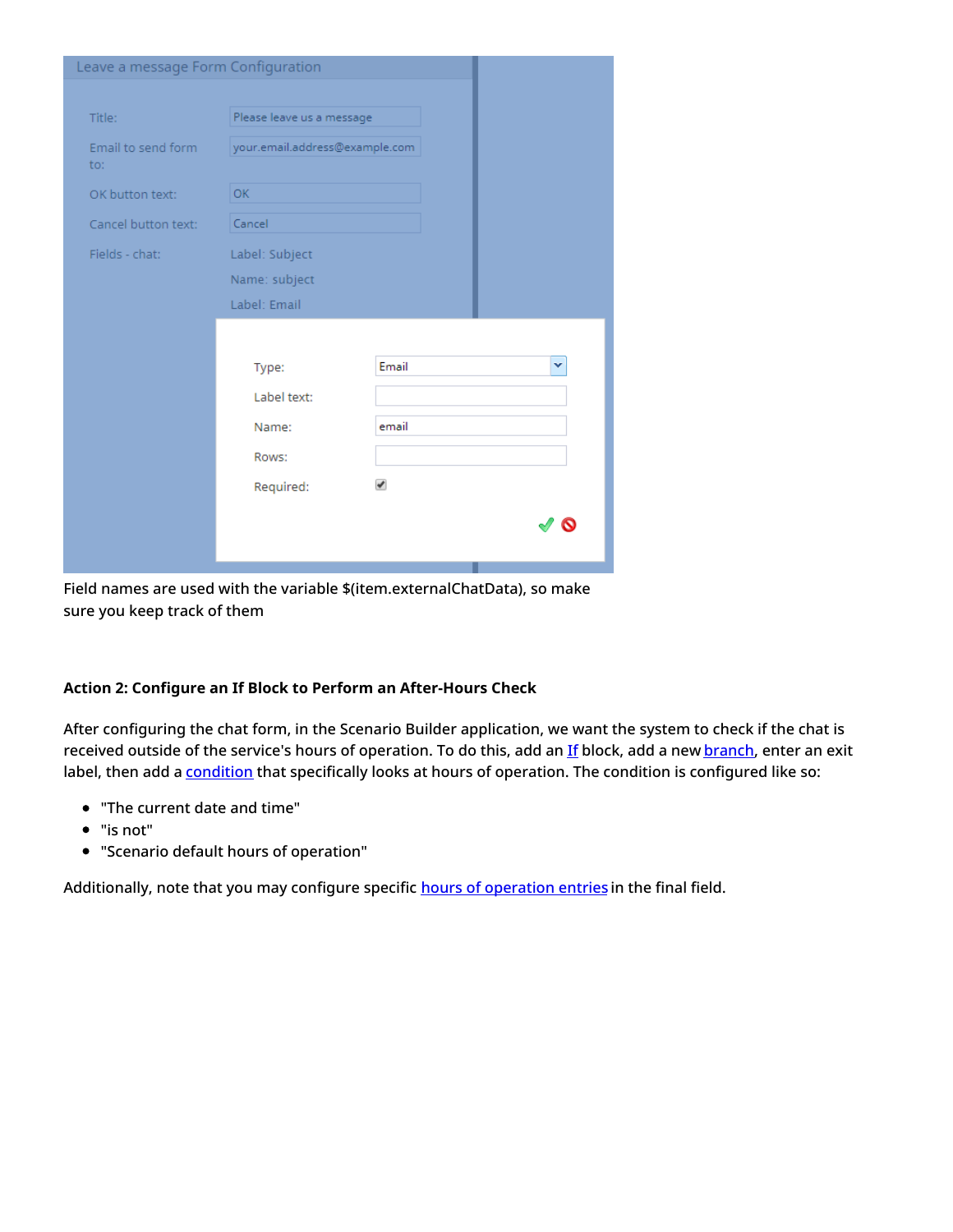| If                                                                                                 |  |
|----------------------------------------------------------------------------------------------------|--|
| Allows branching scenario on conditions. Can have a number of conditions with associated branches. |  |
| After-Hours Check<br>Title text:<br>Add branch                                                     |  |
| Outside HOP <sup>(X)</sup>                                                                         |  |
| Exit label: Outside HOP                                                                            |  |
| The current date and time $ \mathbf{v} $<br>is not $ v $<br>Scenario default hours of operation    |  |
| add condition add block                                                                            |  |
|                                                                                                    |  |

Configure an after-hours check using the If block

#### <span id="page-21-0"></span>**Action 3: Add the EMail Block to the If Block's After-Hours Check Branch**

If the chat is received outside of the specified hours of operation, we want the system to send out an automatic email reply; this is done by adding the **[EMail](https://help.brightpattern.com/5.3:Scenario-builder-reference-guide/Exercises/AllScenarioExercises/?action=html-localimages-export#topic_scenario-builder-reference-guide.2Fscenarioblocks.2Femail)** block to the after-hours branch we created with the[If](https://help.brightpattern.com/5.3:Scenario-builder-reference-guide/Exercises/AllScenarioExercises/?action=html-localimages-export#topic_scenario-builder-reference-guide.2Fscenarioblocks.2Fif) block.

When configuring the **[EMail](https://help.brightpattern.com/5.3:Scenario-builder-reference-guide/Exercises/AllScenarioExercises/?action=html-localimages-export#topic_scenario-builder-reference-guide.2Fscenarioblocks.2Femail)** block, and to ensure the email populates with information the customer entered in the widget, use the variable *\$*(item.externalChatData) where applicable.

The field names from the widget should be added to the end of the variable to pull the correct information, for example, if the widget's email field is named *email*, the variable would be *\$(item.externalChatData.email)*.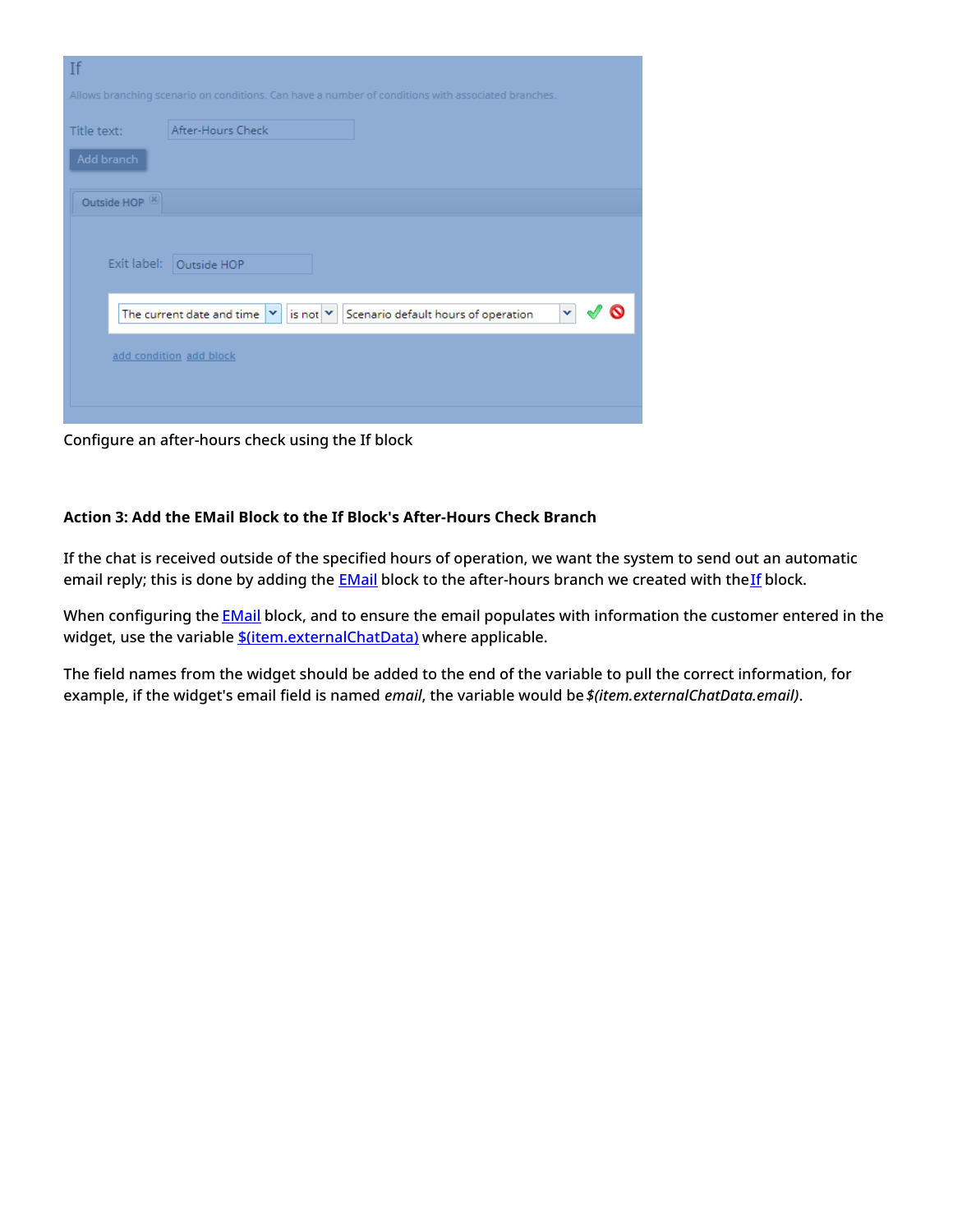#### **EMail**

| Send Automatic Reply to Chat Custo                                                                                                                      |
|---------------------------------------------------------------------------------------------------------------------------------------------------------|
|                                                                                                                                                         |
| <b>Your Contact Center</b>                                                                                                                              |
| your.email.address@example.com                                                                                                                          |
|                                                                                                                                                         |
| \$(item.externalChatData.email)                                                                                                                         |
| add                                                                                                                                                     |
| English<br>×                                                                                                                                            |
|                                                                                                                                                         |
| RE: \$(item.externalChatData.subjec                                                                                                                     |
| <b>HTML</b>                                                                                                                                             |
| A~   ㅠ~   B / U A~   글들글   듣는   Tx   0° <br>Insert \$()<br><b>Survey link</b>                                                                           |
| Hello, and thanks for reaching out to us today! Unfortunately, we are closed. Our<br>normal operating hours are Monday through Friday, 8 a.m. to 5 p.m. |
| You may try reaching us at the following:                                                                                                               |
| Your Business Customer Service Phone: (555) 555-5555<br>Your Business Customer Service Email: your.email.address@example.com                            |
| Thanks very much and have a great day!                                                                                                                  |
| <b>Your Contact Center</b>                                                                                                                              |
|                                                                                                                                                         |
|                                                                                                                                                         |
|                                                                                                                                                         |
|                                                                                                                                                         |
| Remove English template<br><b>Test English template</b>                                                                                                 |
|                                                                                                                                                         |

Populate the EMail block with the variable \$(item.externalChatData) where applicable

#### <span id="page-22-0"></span>**Action 4: Configure Find Agent / Connect Chat**

If the chat is received during normal hours of operation, the customer will need to be connected to an agent. To do this, configure your scenario with the two most basic chat scenario blocks: Find [Agent](https://help.brightpattern.com/5.3:Scenario-builder-reference-guide/Exercises/AllScenarioExercises/?action=html-localimages-export#topic_scenario-builder-reference-guide.2Ffindagent) and [Connect](https://help.brightpattern.com/5.3:Scenario-builder-reference-guide/Exercises/AllScenarioExercises/?action=html-localimages-export#topic_scenario-builder-reference-guide.2Fconnectchat) Chat. *Find Agent* is where the system finds the most appropriate agent to route the chat to; *Connect Chat* opens the chat channel between the found agent and the customer. All chat scenarios will contain the Find Agent block and Connect Chat block; note that they should be arranged in consecutive order.

For more [information](https://help.brightpattern.com/5.3:Scenario-builder-reference-guide/ScenarioBuilderOverview#Conditional_Exits) about these blocks, see How to Create a Basic [Scenario](https://help.brightpattern.com/5.3:Scenario-builder-reference-guide/Exercises/AllScenarioExercises/?action=html-localimages-export#topic_scenario-builder-reference-guide.2Fhowtocreateabasicscenario). As a reminder, define all conditional exits.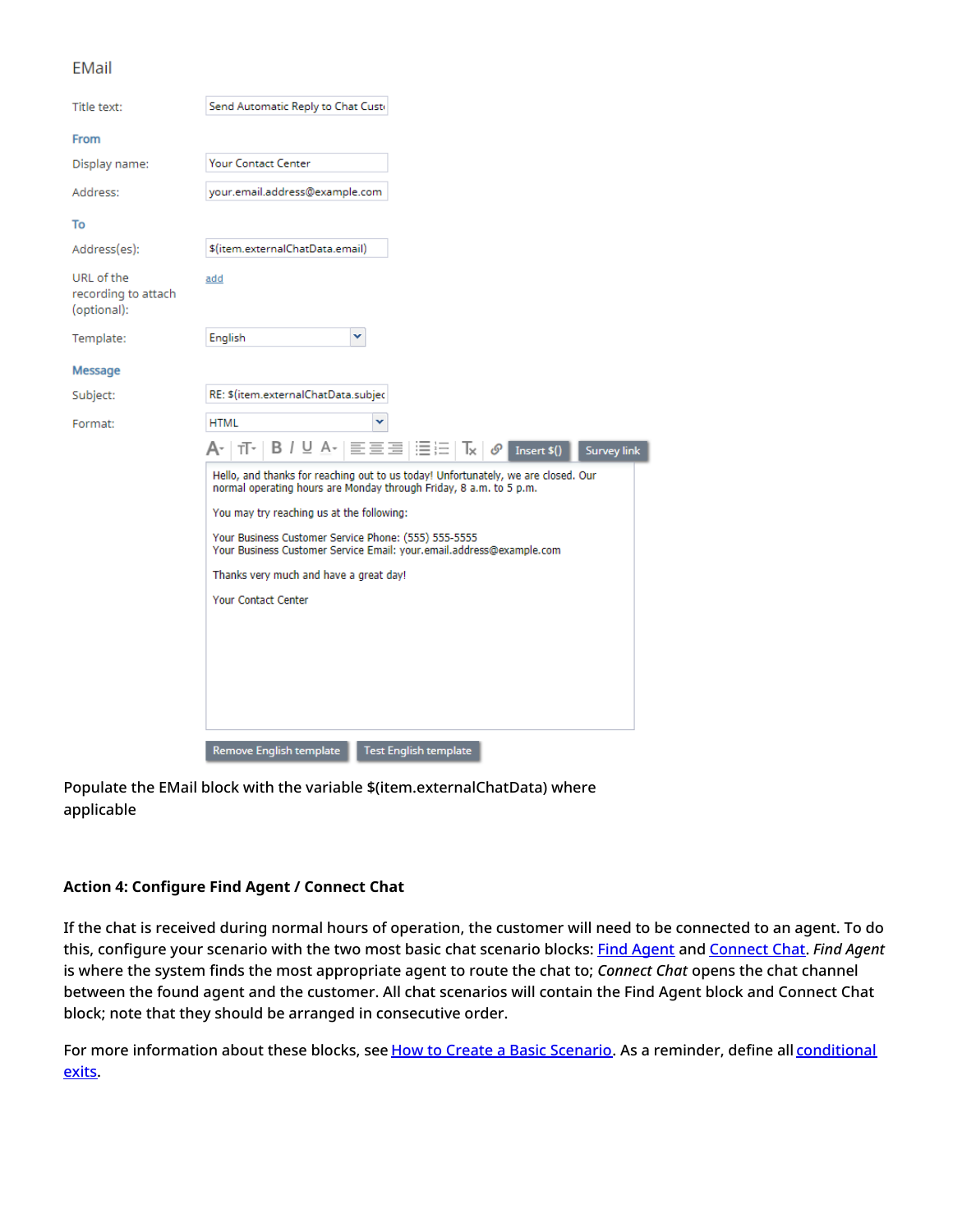- 1. REDIRECT **[#topic\\_scenario-builder-reference-guide/exercises/howtoblacklistspecificphonenumbers](https://help.brightpattern.com/5.3:Scenario-builder-reference-guide/Exercises/AllScenarioExercises/?action=html-localimages-export#topic_scenario-builder-reference-guide.2Fexercises.2Fhowtoblacklistspecificphonenumbers)**
- 1. REDIRECT 5.3:Scenario-builder-reference[guide/Exercises/HowtoCreateaVoiceScenarioThatDistributesSurveystoaPercentageofRandomCustomers](https://help.brightpattern.com/5.3:Scenario-builder-reference-guide/Exercises/HowtoCreateaVoiceScenarioThatDistributesSurveystoaPercentageofRandomCustomers)
- 1. REDIRECT 5.3:Scenario-builder-reference[guide/Exercises/HowtoCreateaVoiceScenarioThatRoutesCallerstoLastAgentwithVoicemail](https://help.brightpattern.com/5.3:Scenario-builder-reference-guide/Exercises/HowtoCreateaVoiceScenarioThatRoutesCallerstoLastAgentwithVoicemail)
- 1. REDIRECT [5.3:Scenario-builder-reference-guide/Exercises/ScenarioExample](https://help.brightpattern.com/5.3:Scenario-builder-reference-guide/Exercises/ScenarioExample)

# <span id="page-23-0"></span>**Skill-Based Call Routing with an Auto Attendant Choice**

In the Bright Pattern Contact Center realm, *skills* are the various abilities of users that can be defined in the Contact Center Administrator application. Skills can be defined as any topic or language pertinent to your contact center (e.g., accounting, Arabic, IT, etc.) Skills are rated in section **Skill [Levels](https://help.brightpattern.com/5.3:Scenario-builder-reference-guide/Exercises/AllScenarioExercises/?action=html-localimages-export#topic_contact-center-administrator-guide.2Fusersandteams.2Fskilllevels)** per user from 0 to 100 (i.e., 0 being the lowest skill possible, and 100 being the highest skill possible). [Additionally,](https://help.brightpattern.com/5.3:Scenario-builder-reference-guide/Exercises/AllScenarioExercises/?action=html-localimages-export#topic_contact-center-administrator-guide.2Fservicesandcampaigns.2Fassignmentstab) users can be skilled for a service or campaign.

Through scenarios, it is possible to route interactions to higher-skilled agents before lower-skilled ones. This lets your customers interact with your most knowledgeable agents, which provides the best customer service experience. Additionally, skill-based routing is great to use when training new, lower-skilled agents; this provides them the opportunity to learn while preventing them from being overwhelmed with interactions.

This scenario details how to configure basic skill-based routing with an option for customers to enter in an extension directly (i.e., "auto attendant"). The skills used in this example are **[Auxiliary](https://help.brightpattern.com/5.3:Scenario-builder-reference-guide/Exercises/AllScenarioExercises/?action=html-localimages-export#topic_contact-center-administrator-guide.2Fcallcenterconfiguration.2Fauxiliaryskills) Skills** but they may be changed to **[Language](https://help.brightpattern.com/5.3:Scenario-builder-reference-guide/Exercises/AllScenarioExercises/?action=html-localimages-export#topic_contact-center-administrator-guide.2Fcallcenterconfiguration.2Flanguageskills) Skills** (e.g., your contact center provides services in English, French, and Spanish).

## <span id="page-23-1"></span>**Scenario Example**

**Click the following link to download an annotated version of this chat scenario example.** File:App Skill-Based Call Routing + Auto [Attendant.zip](https://help.brightpattern.com/File:App_Skill-Based_Call_Routing_%2B_Auto_Attendant.zip)

For instructions on how to import this file into your contact center, see the*Contact Center Administrator Guide*, section [Scenarios](https://help.brightpattern.com/5.3:Contact-center-administrator-guide/ScenariosOverview#How_to_Export_and_Import_Scenarios) Overview > How to Export and Import Scenarios.

For general information about scenarios, refer to section **Scenario Builder [Overview](https://help.brightpattern.com/5.3:Scenario-builder-reference-guide/Exercises/AllScenarioExercises/?action=html-localimages-export#topic_scenario-builder-reference-guide.2Fscenariobuilderoverview)**.

## <span id="page-23-2"></span>**Scenario Flow**

This voice scenario uses a menu to route customers to skilled agents and includes an option to dial the extension of a specific agent. This is accomplished by using the following blocks: [Menu](https://help.brightpattern.com/5.3:Scenario-builder-reference-guide/Exercises/AllScenarioExercises/?action=html-localimages-export#topic_scenario-builder-reference-guide.2Fscenarioblocks.2Fmenu), [Request](https://help.brightpattern.com/5.3:Scenario-builder-reference-guide/Exercises/AllScenarioExercises/?action=html-localimages-export#topic_scenario-builder-reference-guide.2Fscenarioblocks.2Frequestskillorservice) Skill or Service, [Collect](https://help.brightpattern.com/5.3:Scenario-builder-reference-guide/Exercises/AllScenarioExercises/?action=html-localimages-export#topic_scenario-builder-reference-guide.2Fscenarioblocks.2Fcollectdigits) Digits, Set [Variable](https://help.brightpattern.com/5.3:Scenario-builder-reference-guide/Exercises/AllScenarioExercises/?action=html-localimages-export#topic_scenario-builder-reference-guide.2Fscenarioblocks.2Fsetvariable), Find [Agent](https://help.brightpattern.com/5.3:Scenario-builder-reference-guide/Exercises/AllScenarioExercises/?action=html-localimages-export#topic_scenario-builder-reference-guide.2Fscenarioblocks.2Ffindagent), and two instances of [Connect](https://help.brightpattern.com/5.3:Scenario-builder-reference-guide/Exercises/AllScenarioExercises/?action=html-localimages-export#topic_scenario-builder-reference-guide.2Fconnectcall) Call.

Note that this is an example scenario only and not intended for production use. All [conditional](https://help.brightpattern.com/5.3:Scenario-builder-reference-guide/ScenarioBuilderOverview#Conditional_Exits) exits should be defined with actions for production use.

## <span id="page-23-3"></span>**Scenario Overview**

The diagram shown illustrates what the complete scenario looks like when designed in the Scenario Builder application.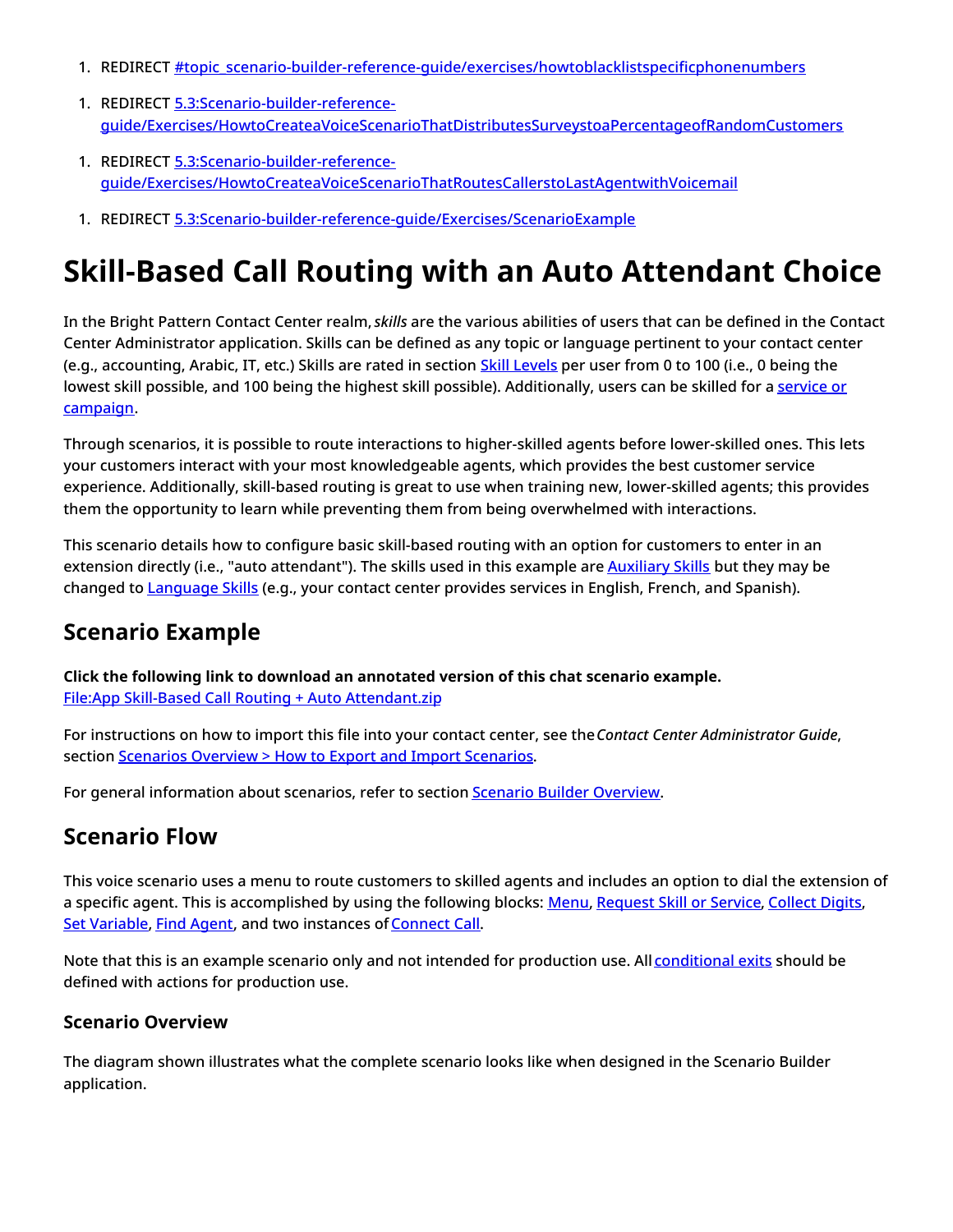

## <span id="page-24-0"></span>**Action 1: Create a Menu with Skill-Based Choices and an Auto Attendant Choice**

In this scenario, the [Menu](https://help.brightpattern.com/5.3:Scenario-builder-reference-guide/Exercises/AllScenarioExercises/?action=html-localimages-export#topic_scenario-builder-reference-guide.2Fscenarioblocks.2Fmenu) block allows callers to select a menu choice that routes them to either a skilled agent or allows them to enter the extension of a specific agent directly.

When configuring the [Menu](https://help.brightpattern.com/5.3:Scenario-builder-reference-guide/Exercises/AllScenarioExercises/?action=html-localimages-export#topic_scenario-builder-reference-guide.2Fscenarioblocks.2Fmenu) block, we create a [prompt](https://help.brightpattern.com/5.3:Scenario-builder-reference-guide/ScenarioBlocks/Menu#Properties) to play, then configure our valid menu [choices](https://help.brightpattern.com/5.3:Scenario-builder-reference-guide/ScenarioBlocks/Menu#Properties). In this example call center, the skills are "Customer Service," "Accounting," and "Shipping and Logistics," so we create valid choices in the block for each of these. Additionally, we create the choice for the "Auto Attendant" (i.e., the caller can enter an extension).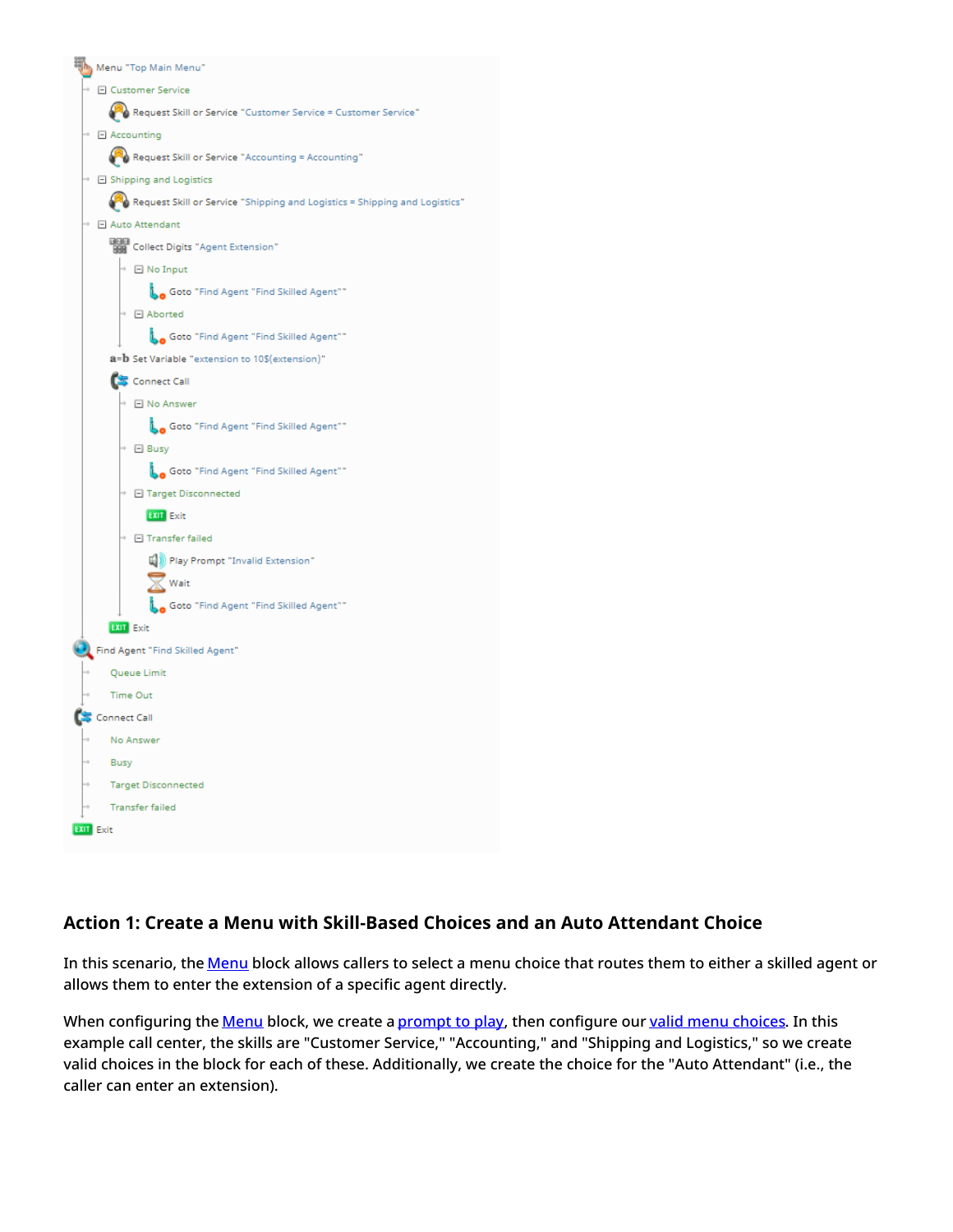#### Menu

Menu plays a prompt with choices and expects a button to be pushed, from a set of valid choices. It branches scenario execution based on the choice made.

| Prompt to play:                                                                        | Top Main Menu<br>Thank you for calling Cup IQ, for<br>Customer Service press 1, for Accounting<br>press 2, for Shipping and Logistics press<br>3. If your know your party's extension<br>and would like to use our auto attendant<br>press 4, otherwise stay on the line and<br>we'll be with you shortly.;; |                                                                                                                                                                                    |  |
|----------------------------------------------------------------------------------------|--------------------------------------------------------------------------------------------------------------------------------------------------------------------------------------------------------------------------------------------------------------------------------------------------------------|------------------------------------------------------------------------------------------------------------------------------------------------------------------------------------|--|
| Labels for block exits:                                                                |                                                                                                                                                                                                                                                                                                              |                                                                                                                                                                                    |  |
| Valid choices:                                                                         | $\blacktriangleright$ 1                                                                                                                                                                                                                                                                                      | <b>Customer Service</b>                                                                                                                                                            |  |
|                                                                                        | $\blacktriangleright$ 2                                                                                                                                                                                                                                                                                      | Accounting                                                                                                                                                                         |  |
|                                                                                        | $\sqrt{3}$                                                                                                                                                                                                                                                                                                   | <b>Shipping and Logistics</b>                                                                                                                                                      |  |
|                                                                                        | 44                                                                                                                                                                                                                                                                                                           | Auto Attendant                                                                                                                                                                     |  |
|                                                                                        | $\Box$ 5                                                                                                                                                                                                                                                                                                     |                                                                                                                                                                                    |  |
|                                                                                        | □ 6                                                                                                                                                                                                                                                                                                          |                                                                                                                                                                                    |  |
|                                                                                        | $\Box$ 7                                                                                                                                                                                                                                                                                                     |                                                                                                                                                                                    |  |
|                                                                                        | $\Box$ 8                                                                                                                                                                                                                                                                                                     |                                                                                                                                                                                    |  |
|                                                                                        | □ 9                                                                                                                                                                                                                                                                                                          |                                                                                                                                                                                    |  |
|                                                                                        | ∪0                                                                                                                                                                                                                                                                                                           |                                                                                                                                                                                    |  |
|                                                                                        | □ #                                                                                                                                                                                                                                                                                                          |                                                                                                                                                                                    |  |
|                                                                                        | □★                                                                                                                                                                                                                                                                                                           |                                                                                                                                                                                    |  |
| Invalid input prompt:                                                                  | select                                                                                                                                                                                                                                                                                                       |                                                                                                                                                                                    |  |
|                                                                                        |                                                                                                                                                                                                                                                                                                              | $\blacksquare$ Allow interrupting prompt by a phone button                                                                                                                         |  |
|                                                                                        |                                                                                                                                                                                                                                                                                                              |                                                                                                                                                                                    |  |
|                                                                                        |                                                                                                                                                                                                                                                                                                              | Ignore invalid choices                                                                                                                                                             |  |
| Input timeout:                                                                         | 3                                                                                                                                                                                                                                                                                                            | seconds                                                                                                                                                                            |  |
| Timeout prompt:                                                                        | select                                                                                                                                                                                                                                                                                                       |                                                                                                                                                                                    |  |
| Short version of main<br>prompt to play after<br>invalid input and<br>timeout prompts: |                                                                                                                                                                                                                                                                                                              | <b>Second Prompt</b><br>For Customer Service press 1, for<br>Accounting 2, for Shipping and Logistics<br>3, for our auto attendant 4, or stay on the<br>line for all other needs.; |  |
| Retries:                                                                               | 2                                                                                                                                                                                                                                                                                                            |                                                                                                                                                                                    |  |

Menu block configuration

#### <span id="page-25-0"></span>**Action 1a: For Skill-Based Menu Choices, Use the Request Skill or Service Block**

Next, for each skill-based choice we added in the [Menu](https://help.brightpattern.com/5.3:Scenario-builder-reference-guide/Exercises/AllScenarioExercises/?action=html-localimages-export#topic_scenario-builder-reference-guide.2Fscenarioblocks.2Fmenu) block, we add the [Request](https://help.brightpattern.com/5.3:Scenario-builder-reference-guide/Exercises/AllScenarioExercises/?action=html-localimages-export#topic_scenario-builder-reference-guide.2Fscenarioblocks.2Frequestskillorservice) Skill or Service block and configure the corresponding skill. This is done by selecting the skill group from the first drop-down menu (i.e., auxiliary, language, etc.), then the specific skill from the skill group in the next drop-down menu.

Note that the [Request](https://help.brightpattern.com/5.3:Scenario-builder-reference-guide/Exercises/AllScenarioExercises/?action=html-localimages-export#topic_scenario-builder-reference-guide.2Fscenarioblocks.2Frequestskillorservice) Skill or Service block acts as a connector between the [Menu](https://help.brightpattern.com/5.3:Scenario-builder-reference-guide/Exercises/AllScenarioExercises/?action=html-localimages-export#topic_scenario-builder-reference-guide.2Fscenarioblocks.2Fmenu) block and the Find [Agent](https://help.brightpattern.com/5.3:Scenario-builder-reference-guide/Exercises/AllScenarioExercises/?action=html-localimages-export#topic_scenario-builder-reference-guide.2Fscenarioblocks.2Ffindagent) block, where the skill-based routing happens.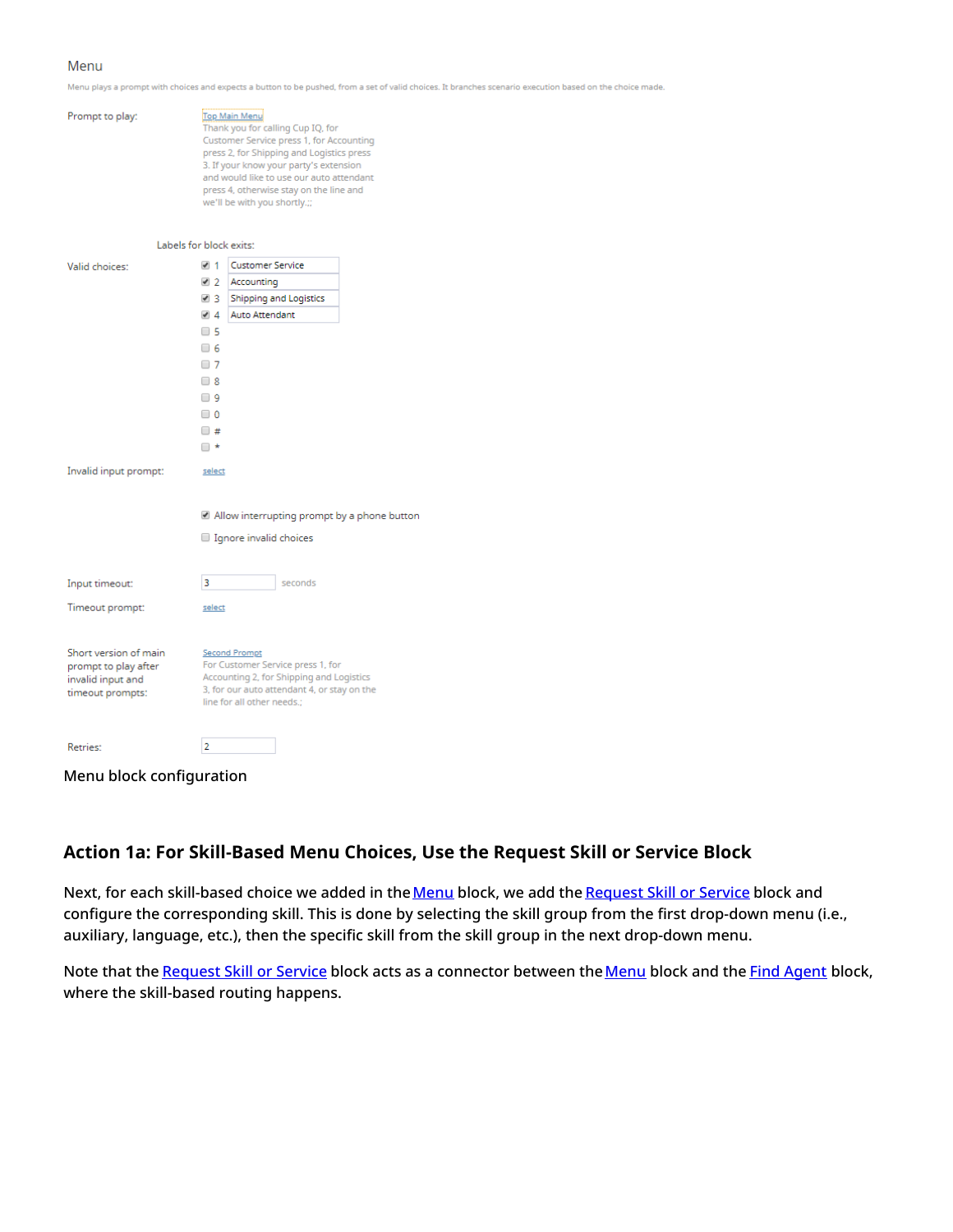#### Request Skill or Service

Use this block to select the required skills for agent selection. The minimum skill level thresholds are set in Find Agent block.

Reset prior skill requirements

|                  |  | Specify a skill to be used for finding an agent later. |  |
|------------------|--|--------------------------------------------------------|--|
| Customer Service |  | $\vert \mathbf{v} \vert$ = $\vert$ Customer Service    |  |

Request Skill or Service block configuration

#### <span id="page-26-0"></span>**Action 2: Begin Configuring Auto Attendant with Collect Digits**

For the **[Menu](https://help.brightpattern.com/5.3:Scenario-builder-reference-guide/Exercises/AllScenarioExercises/?action=html-localimages-export#topic_scenario-builder-reference-guide.2Fscenarioblocks.2Fmenu)** block choice "Auto Attendant," we allow customers to connect to a specific agent via the agent's extension number. This is accomplished by using the [Collect](https://help.brightpattern.com/5.3:Scenario-builder-reference-guide/Exercises/AllScenarioExercises/?action=html-localimages-export#topic_scenario-builder-reference-guide.2Fscenarioblocks.2Fcollectdigits) Digits block, the Set [Variable](https://help.brightpattern.com/5.3:Scenario-builder-reference-guide/Exercises/AllScenarioExercises/?action=html-localimages-export#topic_scenario-builder-reference-guide.2Fscenarioblocks.2Fsetvariable) block, and a [Connect](https://help.brightpattern.com/5.3:Scenario-builder-reference-guide/Exercises/AllScenarioExercises/?action=html-localimages-export#topic_scenario-builder-reference-guide.2Fconnectcall) Call block.

All extensions in our example call center begin with 10 (e.g., 1003), so, rather than have the customer enter in the full four-digit extension, we configure a **[prompt](https://help.brightpattern.com/5.3:Scenario-builder-reference-guide/ScenarioBlocks/CollectDigits#Properties) to play** that tells them to enter the last two digits of the extension.

The [Collect](https://help.brightpattern.com/5.3:Scenario-builder-reference-guide/Exercises/AllScenarioExercises/?action=html-localimages-export#topic_scenario-builder-reference-guide.2Fscenarioblocks.2Fcollectdigits) Digits block records the two digits the customer enters and stores them in the variable configured in the field Name of the [variable](https://help.brightpattern.com/5.3:Scenario-builder-reference-guide/ScenarioBlocks/CollectDigits#Properties) to store the result; in our example, we call this variable *extension*.

#### **Collect Digits**

Play prompts and get a string of digits from the caller. Caller dials the string of digits by pushing buttons on their phone.

| Title text:                                            | <b>Agent Extension</b>                                                                                                                                                    |  |  |
|--------------------------------------------------------|---------------------------------------------------------------------------------------------------------------------------------------------------------------------------|--|--|
|                                                        |                                                                                                                                                                           |  |  |
| Prompt to play:                                        | <b>Enter Extension</b><br>Enter the two-digit extension of the<br>party you are trying to reach, then<br>press the pound key. To clear the<br>entry, press the star key.; |  |  |
| Max number of digits to expect<br>(empty=infinite):    | 5                                                                                                                                                                         |  |  |
| Finish input button:                                   | v<br>×                                                                                                                                                                    |  |  |
| Name of the variable to store the<br>result:           | extension                                                                                                                                                                 |  |  |
| Retries (empty=none):                                  | ٥                                                                                                                                                                         |  |  |
| <b>Details</b>                                         |                                                                                                                                                                           |  |  |
| Short version of main prompt to<br>play after timeout: | select                                                                                                                                                                    |  |  |
| Clear input digit:                                     | *<br>v                                                                                                                                                                    |  |  |
| Abort input digit:                                     | None                                                                                                                                                                      |  |  |
| <b>Timeout Before First Digit is</b><br>Dialed (sec):  | з                                                                                                                                                                         |  |  |
| Timeout Between Digits (sec):                          | 2                                                                                                                                                                         |  |  |

Collect Digits block configuration

#### <span id="page-26-1"></span>**Action 2a: Use Set Variable to Alter Information from Collect Digits**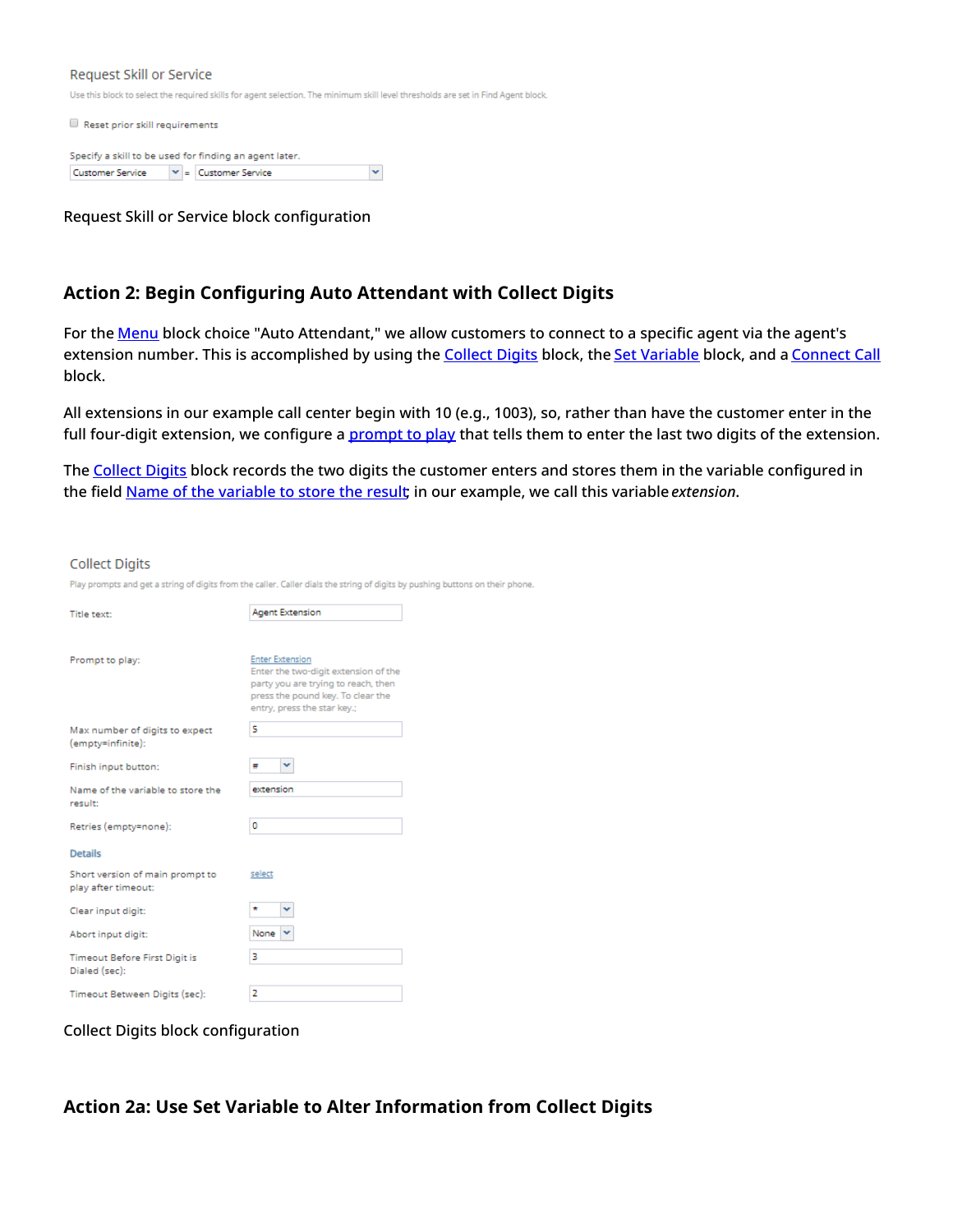Next, the variable *extension* we created in the [Collect](https://help.brightpattern.com/5.3:Scenario-builder-reference-guide/Exercises/AllScenarioExercises/?action=html-localimages-export#topic_scenario-builder-reference-guide.2Fscenarioblocks.2Fcollectdigits) Digits block is passed to the Set [Variable](https://help.brightpattern.com/5.3:Scenario-builder-reference-guide/Exercises/AllScenarioExercises/?action=html-localimages-export#topic_scenario-builder-reference-guide.2Fscenarioblocks.2Fsetvariable) block; this is where the first two digits of the actual extension are added back on to the variable. This is done by appending the number "10" before the begining of the variable like so: *10\$(extension)*

For example, a customer enters in *39* in the [Collect](https://help.brightpattern.com/5.3:Scenario-builder-reference-guide/Exercises/AllScenarioExercises/?action=html-localimages-export#topic_scenario-builder-reference-guide.2Fscenarioblocks.2Fcollectdigits) Digits block, which, when passed through Set [Variable](https://help.brightpattern.com/5.3:Scenario-builder-reference-guide/Exercises/AllScenarioExercises/?action=html-localimages-export#topic_scenario-builder-reference-guide.2Fscenarioblocks.2Fsetvariable), becomes *1039*, the actual extension.

| Set Variable   |                                                                                                                                              |  |
|----------------|----------------------------------------------------------------------------------------------------------------------------------------------|--|
|                | Scenario has variables. The block sets a variable to a value. You may use \$(VarName) in the value field to substitute other variable values |  |
| Variable name: | extension                                                                                                                                    |  |
| Value:         | 10\$(extension)                                                                                                                              |  |

Set Variable configuration

## <span id="page-27-0"></span>**Action 2b: Have Connect Call Receive the Altered Information from Set Variable**

Finally, the variable *\$(extension)* we created in the **Set [Variable](https://help.brightpattern.com/5.3:Scenario-builder-reference-guide/Exercises/AllScenarioExercises/?action=html-localimages-export#topic_scenario-builder-reference-guide.2Fscenarioblocks.2Fsetvariable)** block is passed to the following **[Connect](https://help.brightpattern.com/5.3:Scenario-builder-reference-guide/Exercises/AllScenarioExercises/?action=html-localimages-export#topic_scenario-builder-reference-guide.2Fconnectcall) Call** block and entered in the Override [Destination](https://help.brightpattern.com/5.3:Scenario-builder-reference-guide/ScenarioBlocks/ConnectCall#Override_Destination) field. This ensures the call will go to the specific extension rather than any available agent.

Note that in this branch of the scenario (i.e., the "Auto Attendant" menu choice), if the customer does not enter an extension or the system does not recognize it, we use [Goto](https://help.brightpattern.com/5.3:Scenario-builder-reference-guide/Exercises/AllScenarioExercises/?action=html-localimages-export#topic_scenario-builder-reference-guide.2Fscenarioblocks.2Fgoto) blocks to route the caller to the Find [Agent](https://help.brightpattern.com/5.3:Scenario-builder-reference-guide/Exercises/AllScenarioExercises/?action=html-localimages-export#topic_scenario-builder-reference-guide.2Fscenarioblocks.2Ffindagent) block.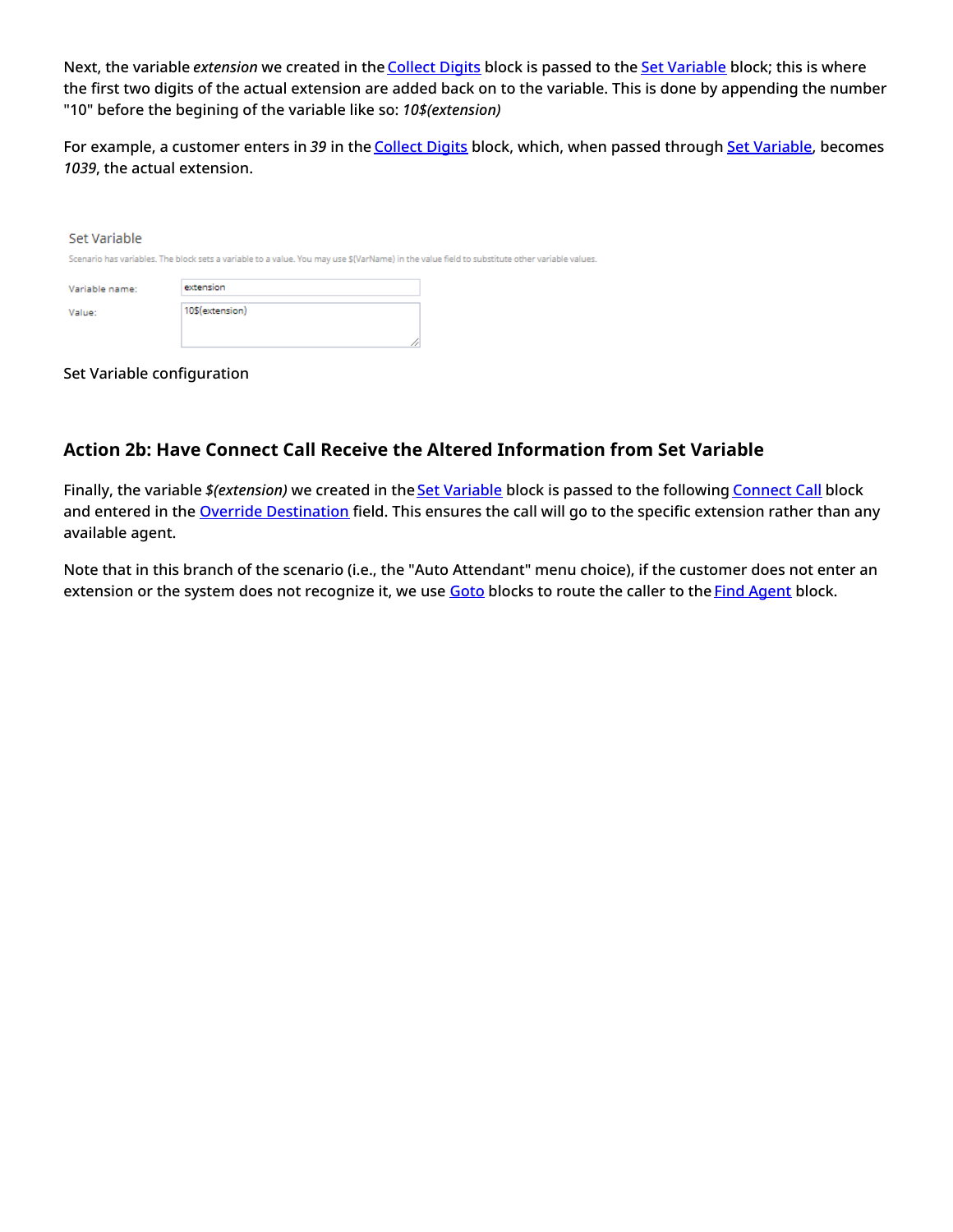#### Connect Call

Connects call to a number specified in the "Destination" variable. Keeps both sides of the connection and does not exit until either side hangs up.

| Title text:                                                                                   |                                                             |         |                                               |
|-----------------------------------------------------------------------------------------------|-------------------------------------------------------------|---------|-----------------------------------------------|
| <b>Destination</b><br>Call is connected to the number specified in the "Destination" variable |                                                             |         |                                               |
| Default                                                                                       |                                                             |         |                                               |
| Destination:                                                                                  | (If Destination is not set)                                 |         |                                               |
| Override                                                                                      | \$(extension)                                               |         |                                               |
| Destination:                                                                                  | (block uses this number regardless of<br>Destination value) |         |                                               |
|                                                                                               | Mark all calls connected by<br>this block as overflow calls |         |                                               |
| Options                                                                                       |                                                             |         |                                               |
| Override calling                                                                              |                                                             |         |                                               |
| party name with:                                                                              |                                                             |         |                                               |
| No Answer                                                                                     | 30                                                          | seconds |                                               |
| Timeout:                                                                                      |                                                             |         |                                               |
| Auto-answer call in:                                                                          |                                                             |         | seconds (leave empty to turn auto-answer off) |
| Escape button for                                                                             | None<br>v                                                   |         |                                               |
| customer to hang                                                                              |                                                             |         |                                               |
| up the agent:                                                                                 |                                                             |         |                                               |
| <b>Misc. Prompts</b>                                                                          |                                                             |         |                                               |
| Custom hold                                                                                   | select                                                      |         |                                               |
| music:                                                                                        |                                                             |         |                                               |
| Service                                                                                       | select                                                      |         |                                               |
| announcement:                                                                                 |                                                             |         |                                               |
| number of plays:                                                                              | 1                                                           |         |                                               |
| stop                                                                                          | None                                                        |         |                                               |
| announcement                                                                                  |                                                             |         |                                               |
| button:                                                                                       |                                                             |         |                                               |
| Custom ringback:                                                                              | select                                                      |         |                                               |
| Seamless Connection to an External Destination                                                |                                                             |         |                                               |
| Repeated answer-<br>side prompt:                                                              | select                                                      |         |                                               |
|                                                                                               | None                                                        |         |                                               |
| Confirm answer<br>button:                                                                     |                                                             |         |                                               |
|                                                                                               |                                                             |         |                                               |
| Drop connection if<br>no answer in, min:                                                      | 10                                                          |         |                                               |

Connect Call block configuration

### <span id="page-28-0"></span>**Action 3: Configure Skill-Based Routing in Find Agent**

If the caller selected a skill-based choice from the menu (i.e., they did not select the "Auto Attendant" choice), we will need the call to go to the most appropriately skilled agent.

To accomplish this, the [Request](https://help.brightpattern.com/5.3:Scenario-builder-reference-guide/Exercises/AllScenarioExercises/?action=html-localimages-export#topic_scenario-builder-reference-guide.2Fscenarioblocks.2Frequestskillorservice) Skill or Service blocks we configured for each [Menu](https://help.brightpattern.com/5.3:Scenario-builder-reference-guide/Exercises/AllScenarioExercises/?action=html-localimages-export#topic_scenario-builder-reference-guide.2Fscenarioblocks.2Fmenu) block choice are configured as Wait [Conditions](https://help.brightpattern.com/5.3:Scenario-builder-reference-guide/ScenarioBlocks/FindAgent#Settings) in the Find [Agent](https://help.brightpattern.com/5.3:Scenario-builder-reference-guide/Exercises/AllScenarioExercises/?action=html-localimages-export#topic_scenario-builder-reference-guide.2Fscenarioblocks.2Ffindagent) block. The *Wait Condition* allows the system to find the most appropriately skilled agent for the interaction; however, if the skill condition is not met within the [Wait](https://help.brightpattern.com/5.3:Scenario-builder-reference-guide/ScenarioBlocks/FindAgent#Settings) time, the caller will be routed to the next skill group, and ultimately, any available agent.